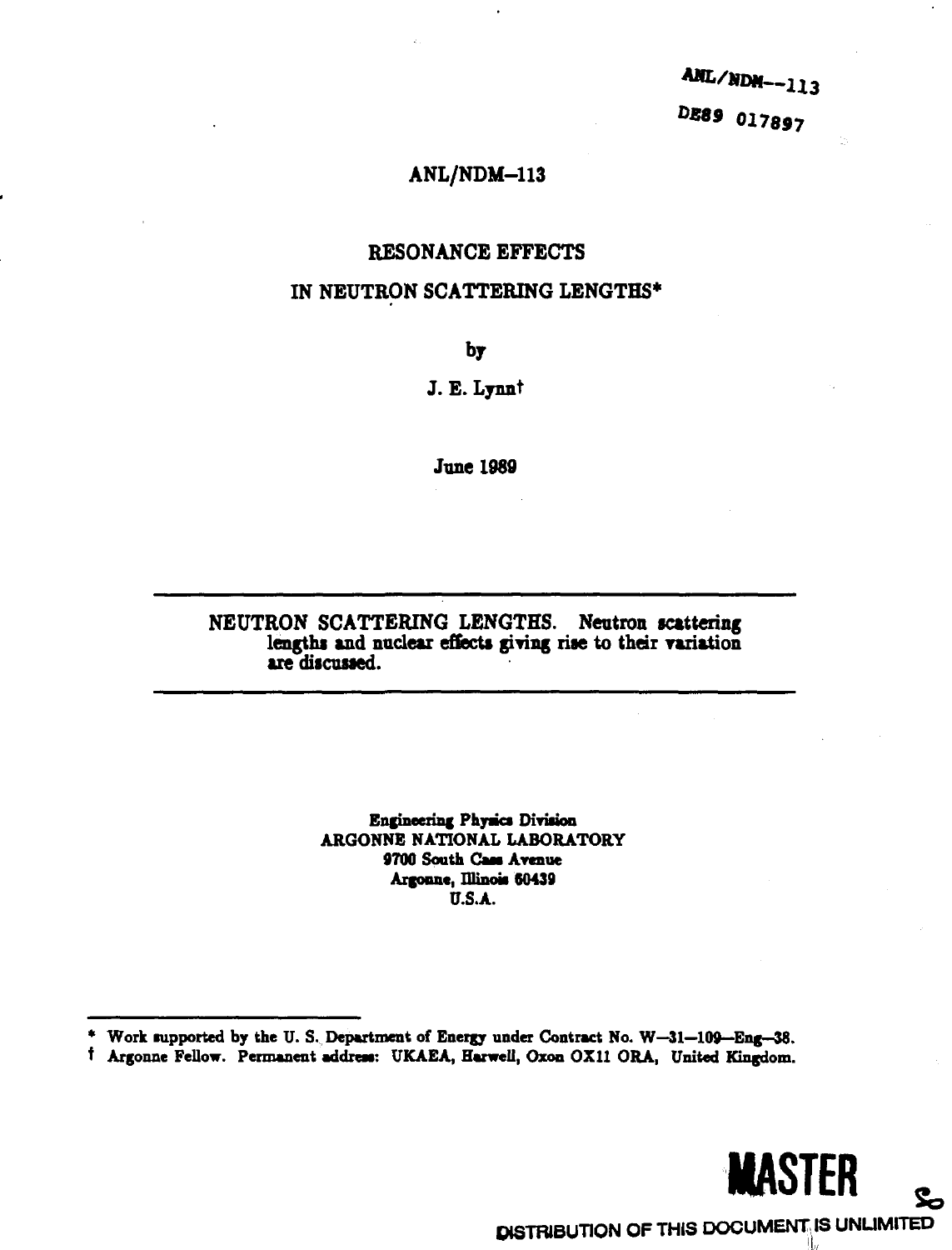## **NUCLEAR DATA AND MEASUREMENTS SERIES**

**The Nuclear Data and Measurements Series presents results of studies in the fidd of microscopic nuclear data. The primary objective is the dissemination of information in the comprehensive form required for nuclear technology applications. This Series is devoted to:** a) measured microscopic nuclear parameters, b) experimental techniques and facilities **employed in measurements, c) the analysis, correlation and interpretation of nuclear data, and d) the evaluation of nuclear data. Contributions to this Series are reviewed to assure technical competence and, unless otherwise stated, the contents can be fonnally referenced. This Series does not supplant formal journal publication, but it does provide the more extensive information required for technological applications (e.g., tabulated numerical data) in a timely manner.**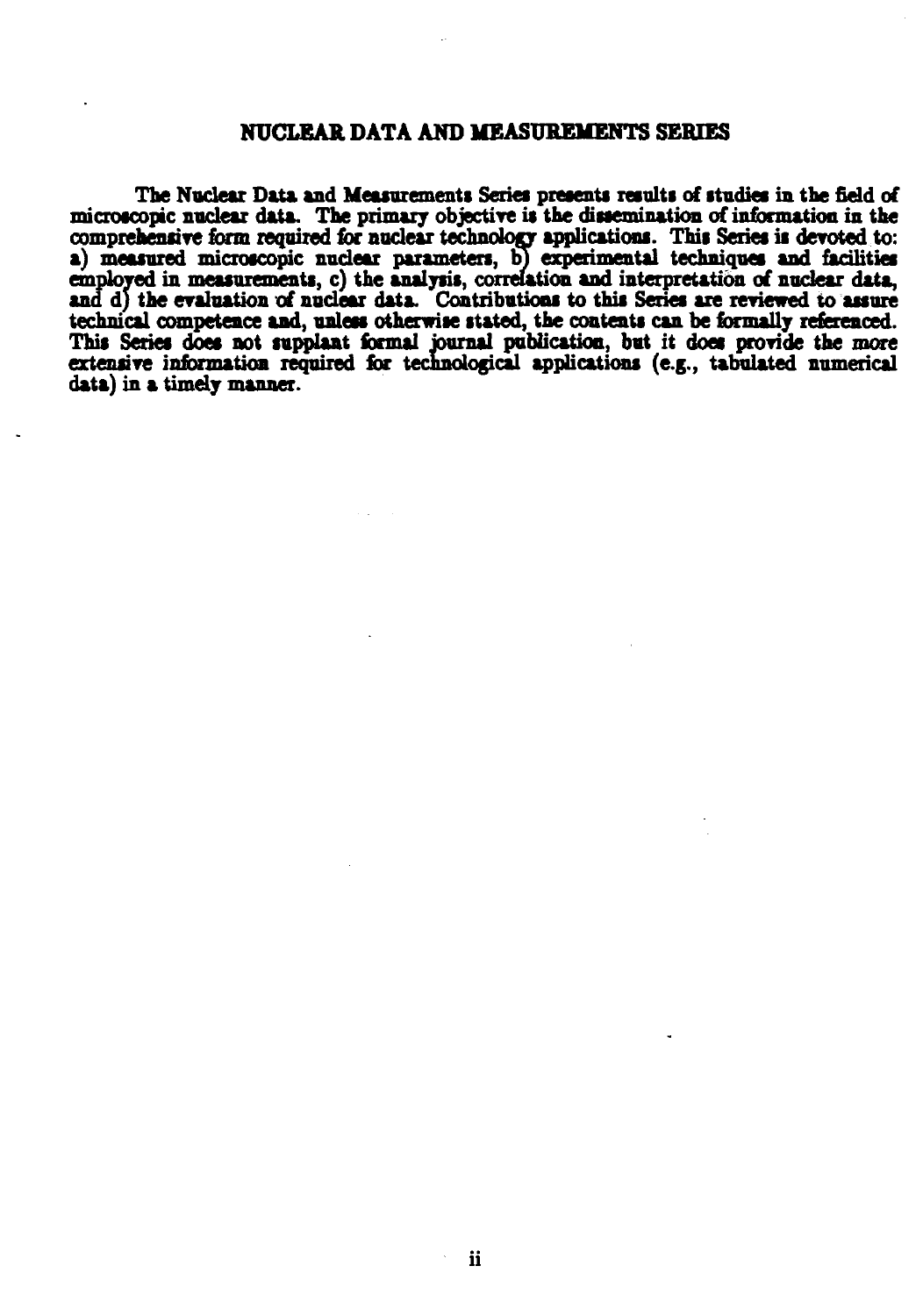# **TABLE QF CONTENTS**

|                 | List of Additional Titles<br>in the ANL/NDM Series          | Y   |
|-----------------|-------------------------------------------------------------|-----|
| <b>Abstract</b> |                                                             | vii |
| 1.              | Introduction                                                |     |
| 2.              | Theory of neutron scattering lengths                        | 3   |
| 3.              | <b>Examples of deduced scattering lengths</b>               | 8   |
| 4.              | Some effects of resonance behavior<br>in scattering lengths | 10  |
| References      | 19                                                          |     |

 $\ddotsc$ 

 $\frac{1}{2}$   $\frac{1}{2}$ 

*<u>Page</u>* 

l,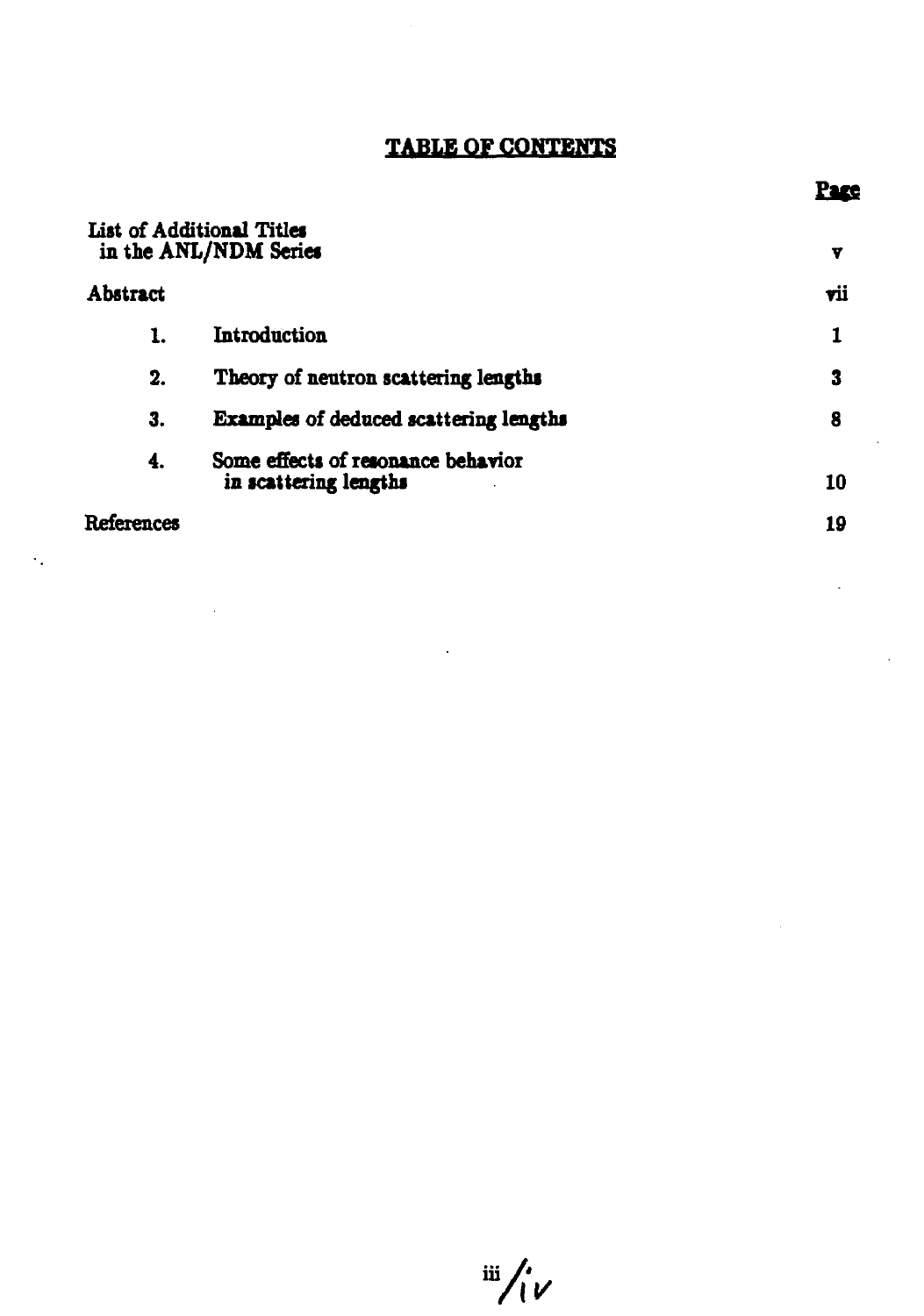# **INFORMATION ABOUT OTHER ISSUES OF THE ANI./NDM SERIES**

**A list of titles and authors for all the previous issues appears in each report of the series. The list for reports ANL/NDM-1 through ANL/NDM-75 appears in ANL/NDM-76, and ANL/NDM-91 contains the list for reports ANL/NDM-76 through ANL/NDM-90. Below is the list for ANL/NDM-91 up to the current report. Requests for a complete list of titles or for copies of previous reports should be directed to:**

> **Section Secretary Applied Nuclear Physics Section Engineering Physics Division Building 316 Argonne National Laboratory 9700 South Cass Avenue Argonne, Illinois 60439 U.S.A.**

**ANL/NDlf-01 A.B. Smith, P.T. Guenther and R.D. Lawson, On** *the Energy Dependence of the Optical Model of Neutron Scattering from Niobium,* **May 1985.**

**ANL/NDM-92 Donald L. Smith,** *Nuclear Data Uncertainties (Vol-t): Basic Concepts of Probability,* **December 1988.**

**ANL/NDM-03 D.L. Smith, J.W. Meadows and M.M. Bretscher,** *Integral Cross-section Measurements for \*Liln,n't)\*He, "AKn,p)"Mg, «AKn,a)\*\*Na, »Nin,p)"Co, and \*\*Niln,p)\*\*Co Relative to "\*U Neutron Fission in the Thick-target »Be{d,n)u>B Spectrum atEd= 7MeV,* **October 1985.**

**ANL/NDM-94 A.B. Smith, D.L. Smith, P. Rousset, R.D. Lawson and R.J. Howerton,** *Evaluated Neutronic Data File for Yttrium,* **January 1986.**

**ANL/NDM-05 Donald L. Smith and James W. Meadows,** *A Facility for High-intensity Neutron Irradiations Using Thich-target Sources at the Argonne Fast-neutron Generator,* **May 1986.**

**ANL/NDM-96 M. Sugimoto, A.B. Smith and P.T. Guenther,** *Ratio of the Prompt-fission-neutron Spectrum of Phtonium—239 to that of Uranium—235,* **September 1986.**

**ANL/NDM-97** J.W. Meadows, The Fission Cross Sections of  $230 Th$ ,  $232 Th$ ,  $233 U$ , *, "\*U,* **\*ȣ/;** *™Np,* **»•?«,** *and* **"\*P\*** *Relative ™U at 14.14 MeV Neutron Energy,* **December 1986.**

**ANL/NDM-08 J.W. Meadows,** *The Fission Cross Section Ratios and Error Analysis for Ten Thorium, Uranium, Neptunium and Plutonium Isotopes at 14.74—MeV Neutron Energy,* **March 1987.**

**ANL/NDM-99 Donald L. Smith,** *Some Comments on the Effects of Long-range Correlations in Covariance Matrices for Nuclear Data,* **March 1987.**

**ANL/NDM-100 A.B. Smith, P.T. Guenther and R.D. Lawson,** *The Energy Dependence of the Optical-model Potential for Fast-neutron Scattering from Bismuth,* **May 1987.**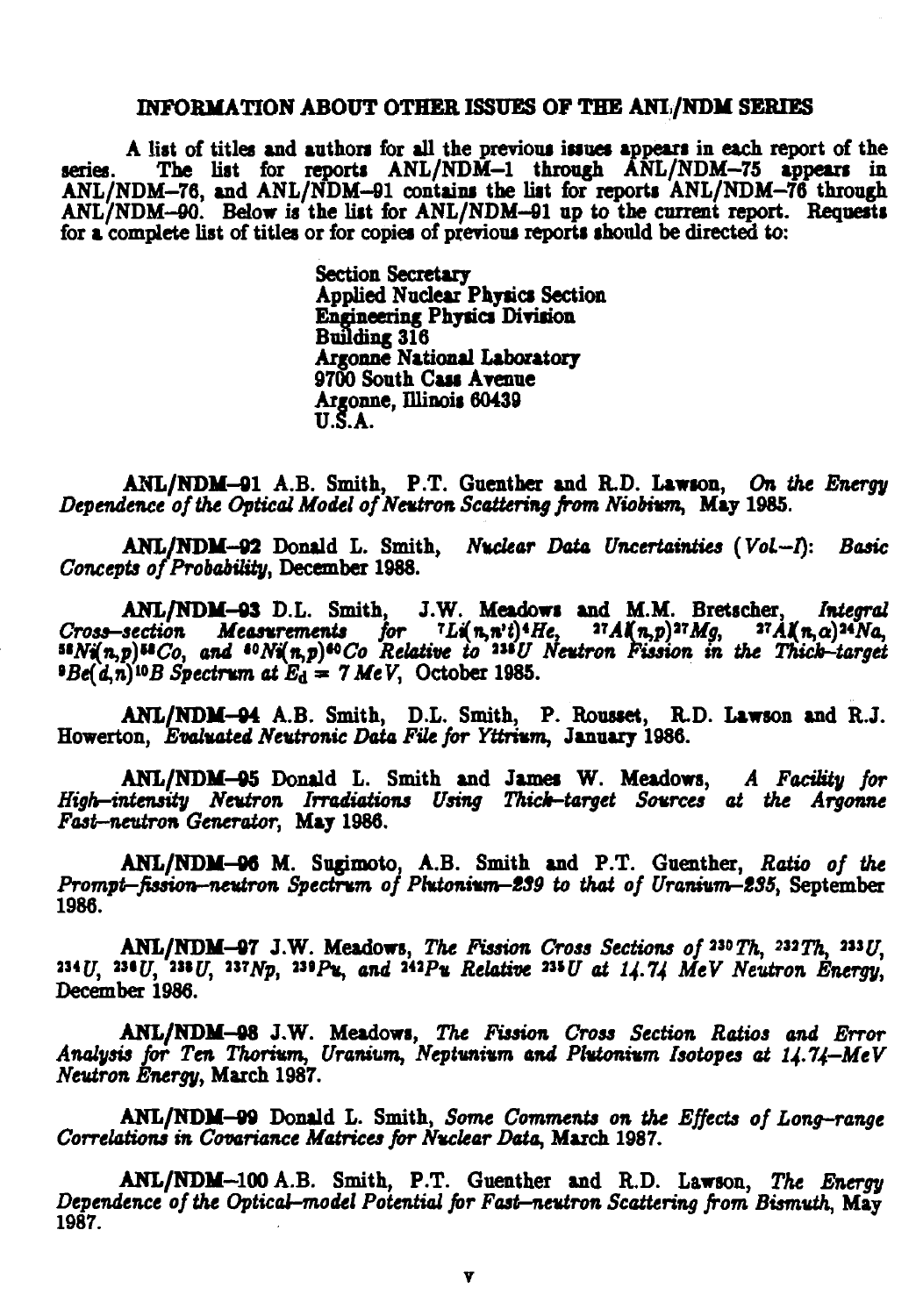**ANL/NDM-101 A.B. Smith, P.T. Guenther, J.F. Whalen and R.D. Lawson,** *Cobalt. Fast Neutrons and Physical Models,* **July 1987.**

**ANL/NDM-102 D. L Smith,** *Investigation of the Influence of the Neutron Spectrum in Determinations of Integral Neutron Cross-Section Ratios,* **November 1987.**

**ANL/NDM-103 A.B. Smith, P.T. Gnenther and B. Micklich,** *Spectnm of Neutrons Emitted From a Thick BeryOum Target Bombarded With 7MeV Deuterons,* **January 1988.**

**ANL/NDM-104 L.P. Geraldo and D.L. Smith,** *Some Thoughts on Positive Definiteness in the Consideration of Nuclear Data Covariance Matrices,* **January 1988.**

**ANL/NDM-105 A.B. Smith, D.L. Smith, P.T. Gueather, J.W. Meadows, R.D. Lawson, R.J. Howerton, and T. Djemil,** *Neutronic Evaluated Nuclear-Data File for Vanadium,* **May 1988.**

**ANL/NDM-108 A.B. Smith, P.T. Guenther, and R.D. Lawson,** *Fast-Neutron Elastic Scattering from Elemental Vanadium,* **March 1988.**

**ANL/NDM-107 P. Guenther, R. Lawton, J. Meadowi, M. Supmoto, A. Smith, D. Smith, and R. Howerton,** *An Evaluated Neutronic Data File for Elemental Cobalt,* **August 1988.**

**ANL/NDM-106 M. Sugimoto, P.T. Guenther, J.E. Lynn, A.B. Smith, and J.F. Whalen,** *Some Comments on the Interaction of Fast-Neutrons with Beryllium,* **Norember 1988.**

**ANL/NDM-10© P.T. Guenther, R.D. Lawson, J.W. Meadows, A.B. Smith, D.L. Smith, and M. Sugimoto,** *An Evaluated Neutronic Data File for Bismuth,* **March 1989 (not yet printed)**

**ANL/NDM-110 D.L. Smith and L.P. Geraldo,** *A Vector Model for Error Propatation,* **March 1989.**

**ANL/NDM-111 J.E. Lynn,** *Fifty Years of Nuclear Fission,* **June 1989.**

**ANL/NDM-112 S. Chiba, P.T. Guenther, and A.B. Smith,** *Some Remarks on the Neutron Elastic— and Inelastic—Scattering Cqoss Sections of Palladium,* **May 1989.**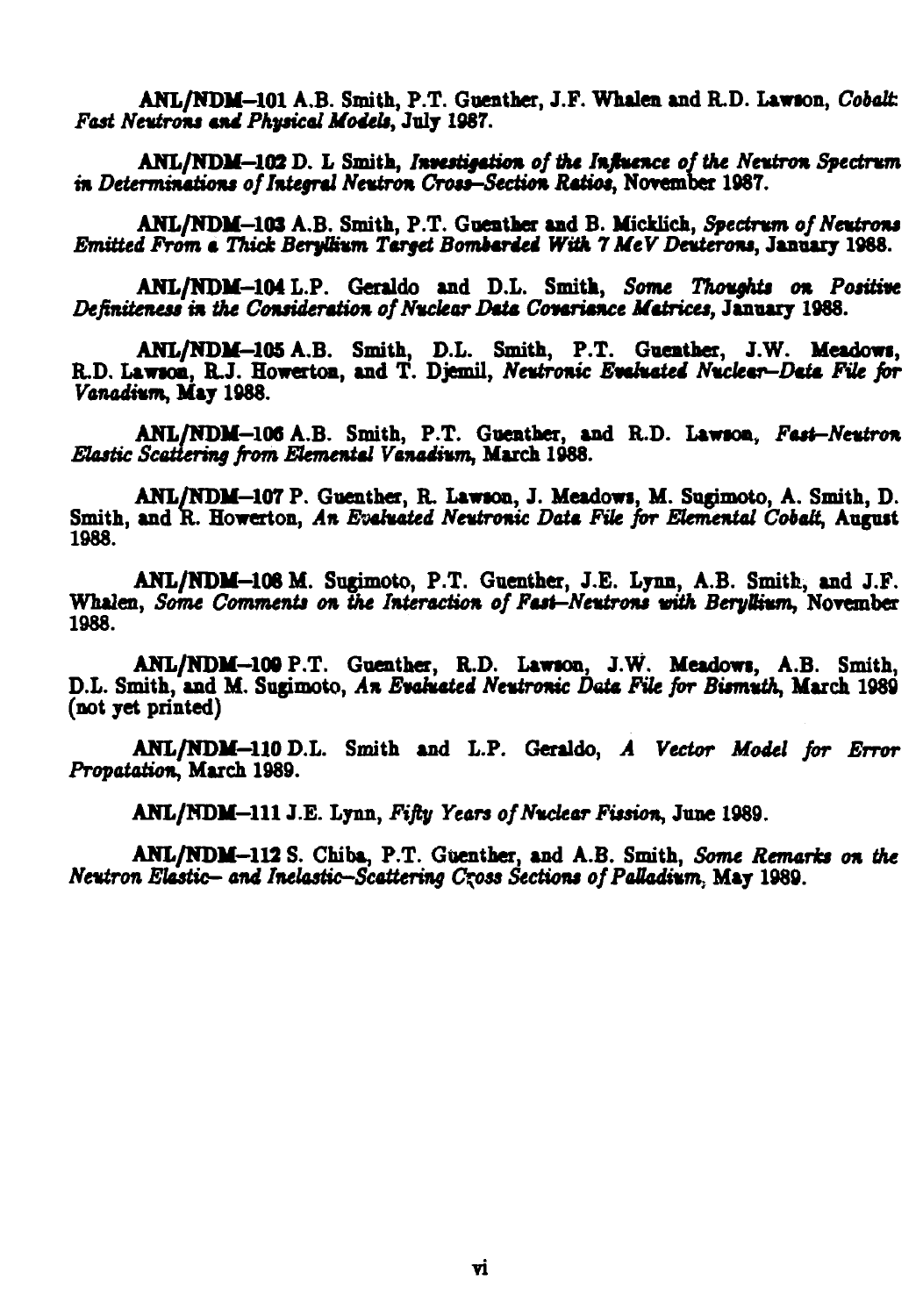# **RESONANCE EFFECTS**

# **IN NEUTRON SCATTERING LENGTHS\***

**by**

## **J. E. Lynnt**

## **Abstract**

**The nature of neutron scattering lengths is described and the nuclear effects giving rise to their variation is discussed. Some examples of the shortcomings of the available nuclear data base, particularly for heavy nuclei, are given. Methods are presented lor improving this data base, in particular for obtaining the energy variation of the complex coherent scattering length from long to sub—Angstrom wave** lengths from the available sources of slow neutron cross section data. Examples of **this information are given for several of the rare earth nudides. Some examples of the effect of resonances in neutron reflection and diffraction are discussed. This report documents a seminar given at Argonne National Laboratory in March 1989.**

 $\lambda$ 

**tArgoone Fellow. Permanent** *additm:* **UKAEA, Harwell, Qxon 0X11 ORA, United Kingdom.**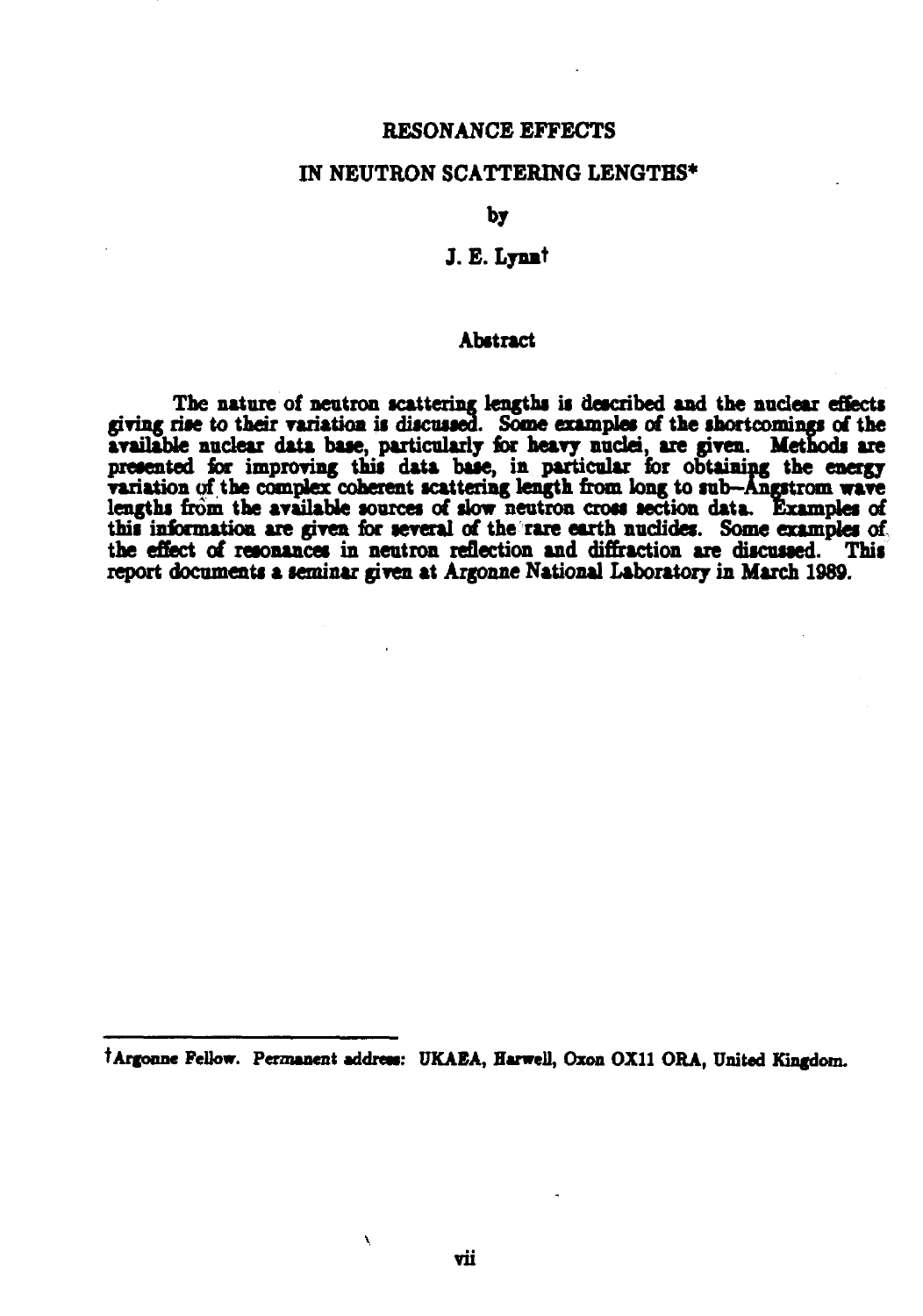#### **RESONANCE EFFECTS IN NEUTRON SCATTERING LENGTHS**

#### **J.E.Lynn\***

# **Argonne National Laboratory Argonne, Illinois 60439**

#### **1. Introduction**

**To a nuclear physicist surveying the opportunities nov being opened up in the field of neutron scattering techniques for condensed matter research, particularly by the intense spallation neutron sources that can operate well into the sub-Angstr6m region, it is clear that the readily accessible nuclear data base for this work is far from satisfactory. It is ay purpose in this seminar to describe the current situation in the data base as I see it, and in particular to discuss the neutron coherent scattering lengths of the heavy nuclides, which often have strong energy dependences and imaginary components owing to nuclear resonances in their cross-sections.**

**The solid-state physicist primarily wishes to regard the nuclei off which his neutrons scatter as tiny impenetrable spheres, the Fermi pseudo-potentials, which are only characterized by their effective "radius", the scattering length. The fact that they are much more than that is already apparent from surveying the neutron scattering properties of the very lighest nuclides. First of all, we have the strong isotope variation; examples are**

 $\frac{1}{2}$ H **a**<sub>coh</sub> - -1.87 fm (-0.187 10<sup>-12</sup> cm)

 $\mathbb{R}^{\frac{1}{2}}$ 

 $\lambda$ <sup>H</sup>  $a_{\text{max}} = 4.45$  fm

**(a denotes free atom scattering length). The fact that the proton scattering length is negative also shows the inadequacy of the particle picture. Then there is the spin difference. Defining the channel spin s as the resultant of the nucleus and neutron spins, we have the examples;**

 $\lambda$ **H**  $a_{\text{rel}} = 5.42$  fm  $a_{-0}$  -  $-23.75$  fm  $a_{\frac{1}{2}} = 6.34$  fm zн.  $a_{\frac{m!}{2}} = 0.65$  fm

**Thirdly, we have the possibility of sizeable imaginary components. The lightest nuclide in this class is !He, with a bound atom coherent scattering length of**

 $b_{\text{c}} = 5.73 - 11.48$  fm

**'Argonne Fellow: permanent address; UKAEA, Harwell, Oxon 0X11 0RA, England**

 $\mathbf{1}$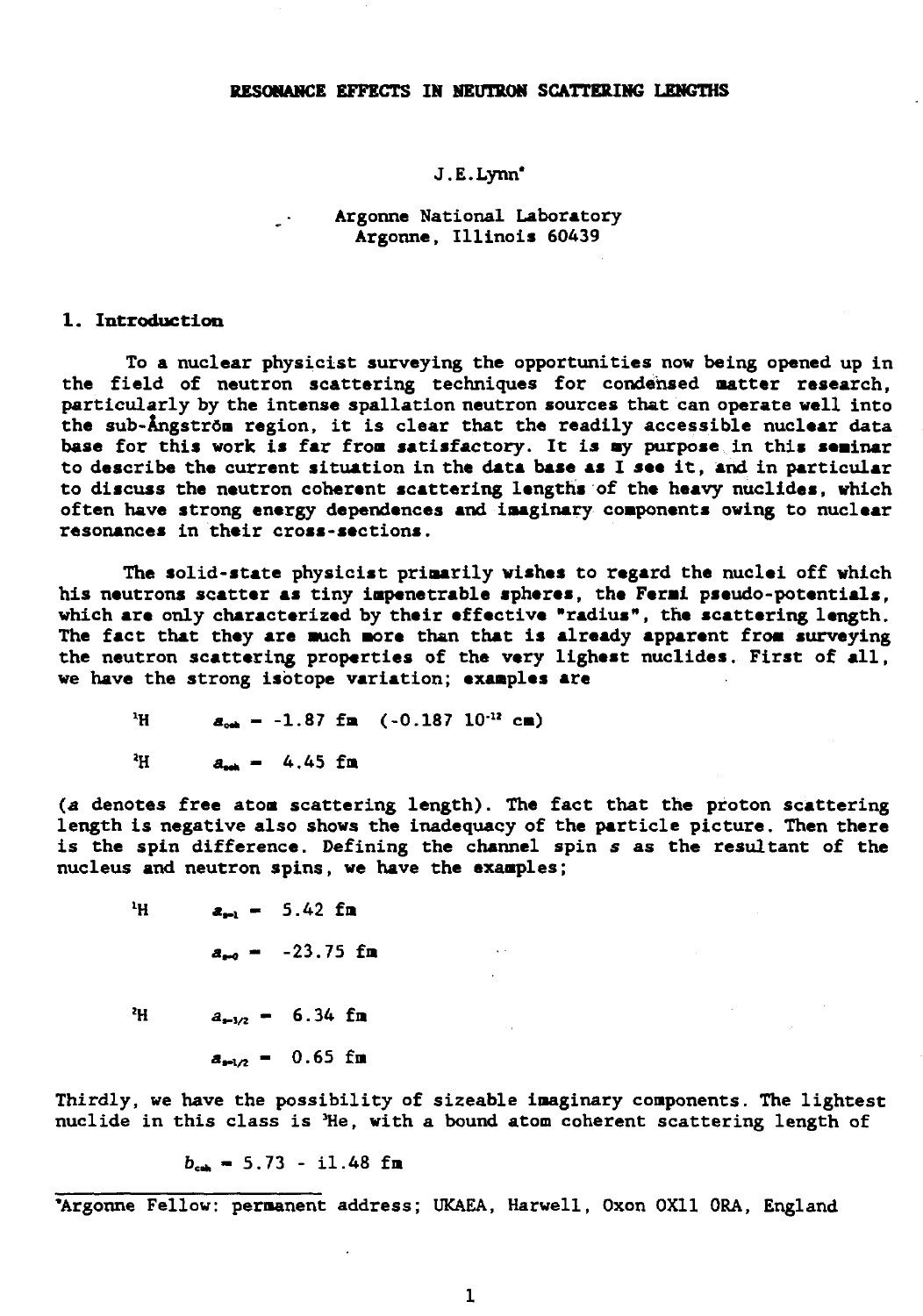**All these features are consequences of nuclear excitation levels. Because the neutron energy range of interest to the condensed natter scientist is so tiny compared to the energy scale of the nuclear levels in these examples, there is no energy variation of any significance, but the isotope and spin variations are of major use.**

**The data base seems to be quite sound for many of the light nuclides. For heavier nuclides, however, there appear to be many gaps and anomalies, even** before we begin to consider the consequences of the much more closely spaced **nuclear levels in these systems. As an exaaple of the cause for concern about the available data base, I show a table of the data for samarium and its isotopes as it could well appear in the kind of compilation easily available to the neutron scatterer at the present time (this Table is only slightly disguised froa an actual one).**

**Table 1. State of the Nuclear Data Base for heavy nuclides**

| Isotope           | a (fm)               | $\lambda$ (Å)  | Comment                       |
|-------------------|----------------------|----------------|-------------------------------|
| <b>**</b> Sm      | 0.7 <sub>±</sub> 0.2 | 1.86           | From measurement <sup>1</sup> |
|                   | 0.0±0.05             | 1.30           | From measurement <sup>2</sup> |
|                   | $-0.12 \pm 0.04$     | 1.27           | From measurement'             |
|                   | $4.2 \pm 0.3$        |                | From compilation*             |
|                   | 1.4                  | $1.80^{\circ}$ | From compilation*             |
|                   | $2.9 + 0.06$         | 1.30           | $Meas.$ ' (Imag.comp.)        |
|                   | $-1.5$               | 1.80           | Comp.* (Imag.comp.)           |
| $144$ Sm          | $4.4 + 4.0$          |                | From compilation'             |
| $147$ Sm          | 14.0±3.0             |                | From compilation <sup>4</sup> |
| 148 <sub>Sm</sub> | 33.0±6.0             |                | From compilation'             |
| 149Sm             | $-24.0 - 111.0$      | 1.80           | From compilation <sup>4</sup> |
|                   | $-18.7\pm0.28$       | 1.80           | From measurement <sup>6</sup> |
| $^{150}$ Sm       | 14.0±3.0             |                | From compilation <sup>4</sup> |
| $152$ Sm          | $-5.0±0.6$           |                | From measuremant <sup>7</sup> |
| $154$ Sm          | 9.25±1.0             |                | From compilation*             |
|                   | 8.0±1.0              |                | From measurement'             |

**Typical case: Samarium and its isotopes**

**We see from this Table that, firstly, the entries in commonly used compilations do not necessarily agree, even qualitatively, with measured and well-documented values. Secondly, there are a number of nuclides for which directly measured scattering lengths do not exist, yet values are given in compilations; in the compilations referred to above, no arguaent or evidence is advanced for the**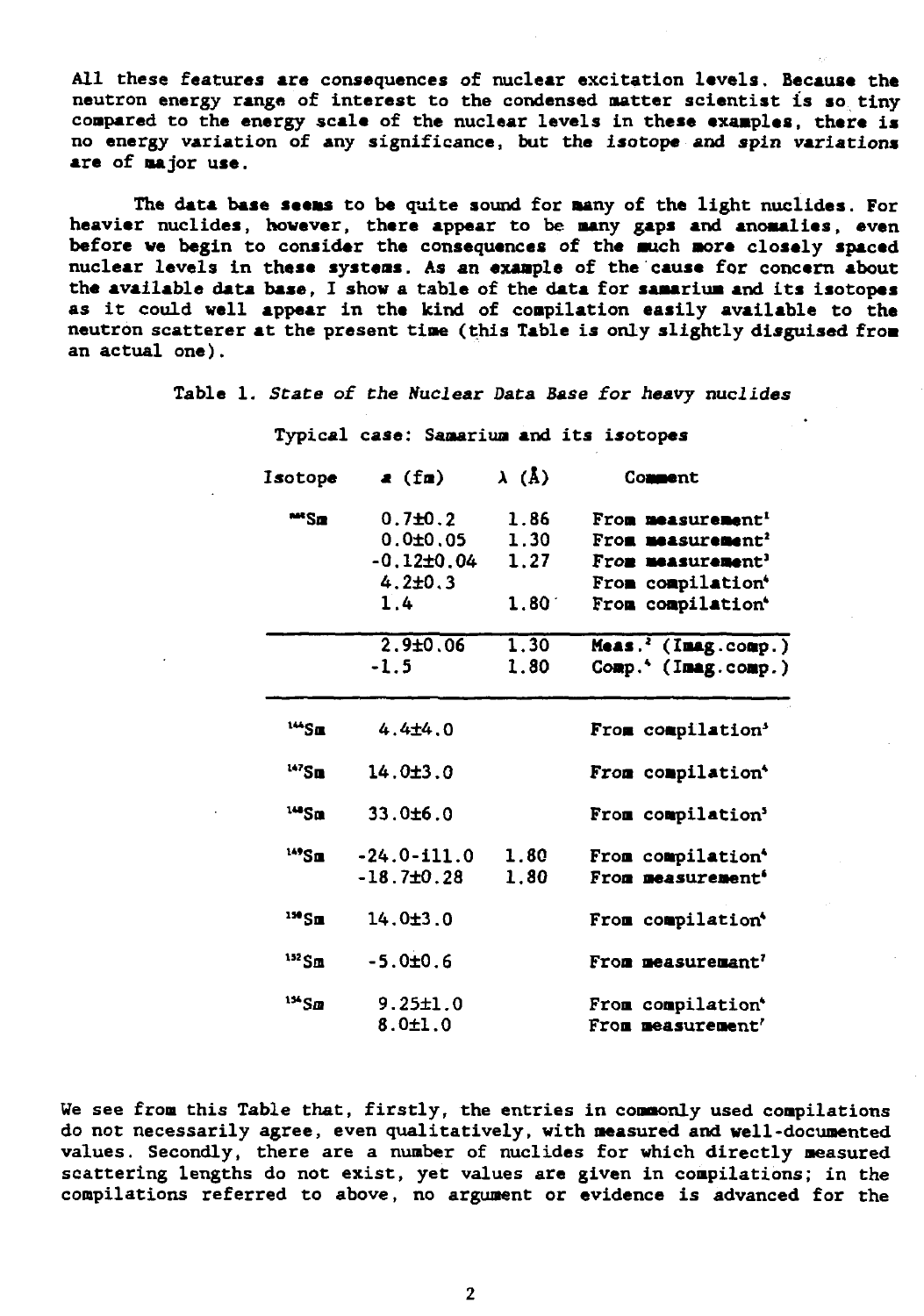**numbers quoted. There appear to be almost 60 elements and isotopes for which only this kind of value is available.**

**Thirdly, there is a sign discrepancy for the imaginary components of the scattering length of the natural element. There has been a degree of arbitrariness in the literature over the choice of sign for the imaginary part; subsequently in this report, I employ the negative sign that comes naturally from** the deduction of the scattering length from nuclear reaction theory (see also **Sears' on this point).**

**Finally, there is a wave-length variation in the scattering for natural samarium, which is due to a strong resonance in "\*Sm at low energy. In compilations, this wave-length variation is seldom made very obvious, even though in a few cases, such as natural samarium and its resonant isotope, a series of measurements from long wavelength to just below lA have been made<sup>1</sup>-'. It is my main purpose in this report to show how existing cross-section data can be used to give better scattering length data, including especially the systematic energy variation and phase component that are important for very many heavy nuclides.**

#### **2. Theory of neutron scattering lengths**

**The expansion in spherical polar coordinates of a plane wave travelling in the z direction with velocity v is, ignoring neutron and target spin effects,**

$$
\exp(ikz) = \frac{\sqrt{\pi}}{kr\sqrt{v}} \sum_{k=0}^{\infty} i^{k} [I_i(kr) - O_i(kr)] Y_m(\theta, \varphi)
$$
 (1)

Here,  $k$  is the neutron wave number,  $Y_{\mu}(\theta,\varphi)$  are spherical harmonics and I, O **are combinations of spherical bessel and neumann functions and have the form of incoming and outgoing waves. Ignoring the centre-of-mass factor for the heavy nuclei considered in this report k has the numerical value**

**k - 0.0021968 JE**

**in units of 10" cm'<sup>1</sup>, where E is the neutron energy in electron-volts (eV).**

For 
$$
\ell = 0
$$
,  $I_0 = \exp(-ikr)$ ,  $O_0 = \exp(ikr)$ , so we can write

$$
\exp(ikz) = (\sqrt{\pi}/kr/\nu)[2\sin(kr)/\sqrt{4\pi} + \Sigma_{\text{eq}} i^{\text{th}}(I_t - O_t)Y_{\text{m}}(\theta, \varphi)] \qquad (2)
$$

**For kr<l, £zl, I - O is negligible, so the effect of a nuclear potential confined to a region with radius R satisfying the first condition on these waves of higher angular momentum is unimportant for the scattering of the plane wave.**

**For a hard sphere of radius R, the wave-function has a node at R and is zero within the sphere. Hence the form of the wave-function of the impinging projectile plus scattering is**

$$
\mathbf{\Psi} \propto \sin[k(r\cdot R)]/kr \tag{3}
$$

**This can be written in the form of incoming and outgoing waves as**

$$
\mathbf{\hat{y}} \propto \exp(ikR)[\exp(-ikr) - \exp(-2ikR)\exp(ikr)] \tag{4}
$$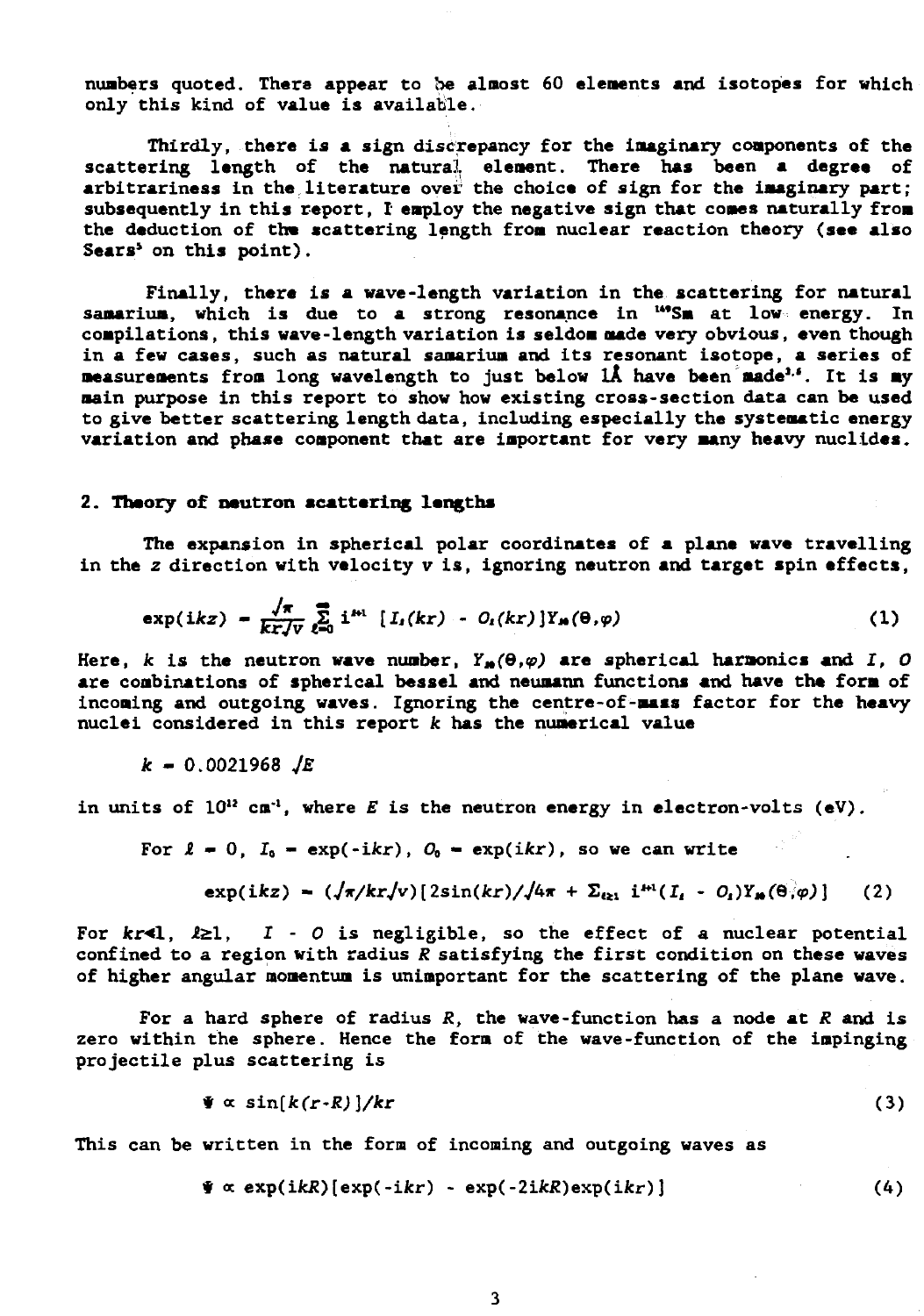The amplitude of the scattered wave  $[\alpha \ (sink(r-R) - sinkr)]$  is approximately **proportional to R, showing that this is the scattering length for a hard sphere. More accurately, the proportionality of the scattered wave amplitude can be written as**  $\begin{bmatrix} 1 & -\exp(-2\mathrm{i}kR) \end{bmatrix}$ **.** 

**The physical situation described above is that in which the only channel is the elastic one. Here I define the concept of a channel. A channel is the distinct separation- of a reacting nuclear system into two entities, one a residual (or target) nucleus, the other an ejectile (or projectile), each in a particular state of excitation and spin. Neutron cross-sections can be expressed in terms of a collision matrix U, which is the set of amplitudes of the outgoing wave-functions produced in the exit channels as a result of a neutron reaction with a target nucleus. For many purposes the most significant of these amplitudes is that for elastic scattering, from which can be deduced the elastic scattering cross-section, the total cross-section and the absorption cross-section (the sum of all cross-sections into non-elastic channels), and I shall limit our discussion henceforth to this one amplitude, which I shall denote by V.**

**In a plane wave the amplitude of the outgoing wave-function in the elastic channel relative to that of the incoming wave is unity. The form of the scattering wave-function is therefore proportional to (1-U). In the example above U is just exp(-2iJdi). For a potential well, rather than a rigid sphere, the quantity R is replaced by an apparent "radius" R', which has the form illustrated** in Fig.1; this is actually the phase shift (divided by k) for the elastic

**scattering. This quantity can be visualised as the linear extrapolation of the sine wave outside the well to its node. This is illustrated in Fig.2 in which a resonance condition is achieved when the wave function inside the well contains exactly an odd number of quarter wavelengths and an infinite scattering length ensues. At an energy slightly below resonance the extrapolated value of the node \_ (scattering length) is small, or even negative, | while above resonance it is positive and much ~ larger than the well radius. As a function of o** projectile energy the apparent radius for a **specific potential well will have the form shown £ in Fig.3. g**

**Translated into nuclear physics, in which the nuclear radius is approximately proportional to the cube root of the nuclear mass number A, the phase shift has the mass number dependence shown in Fig.4, the strong swings occurring as the potential well radius passes through the resonance condition for very low neutron energy, and it is found that nuclear scattering lengths do have a very rough and ready mass number dependence of this kind. Again translated to nuclei, the resonance effects apparent in Fig. 3 would have spacing on a scale of several MeV.**





4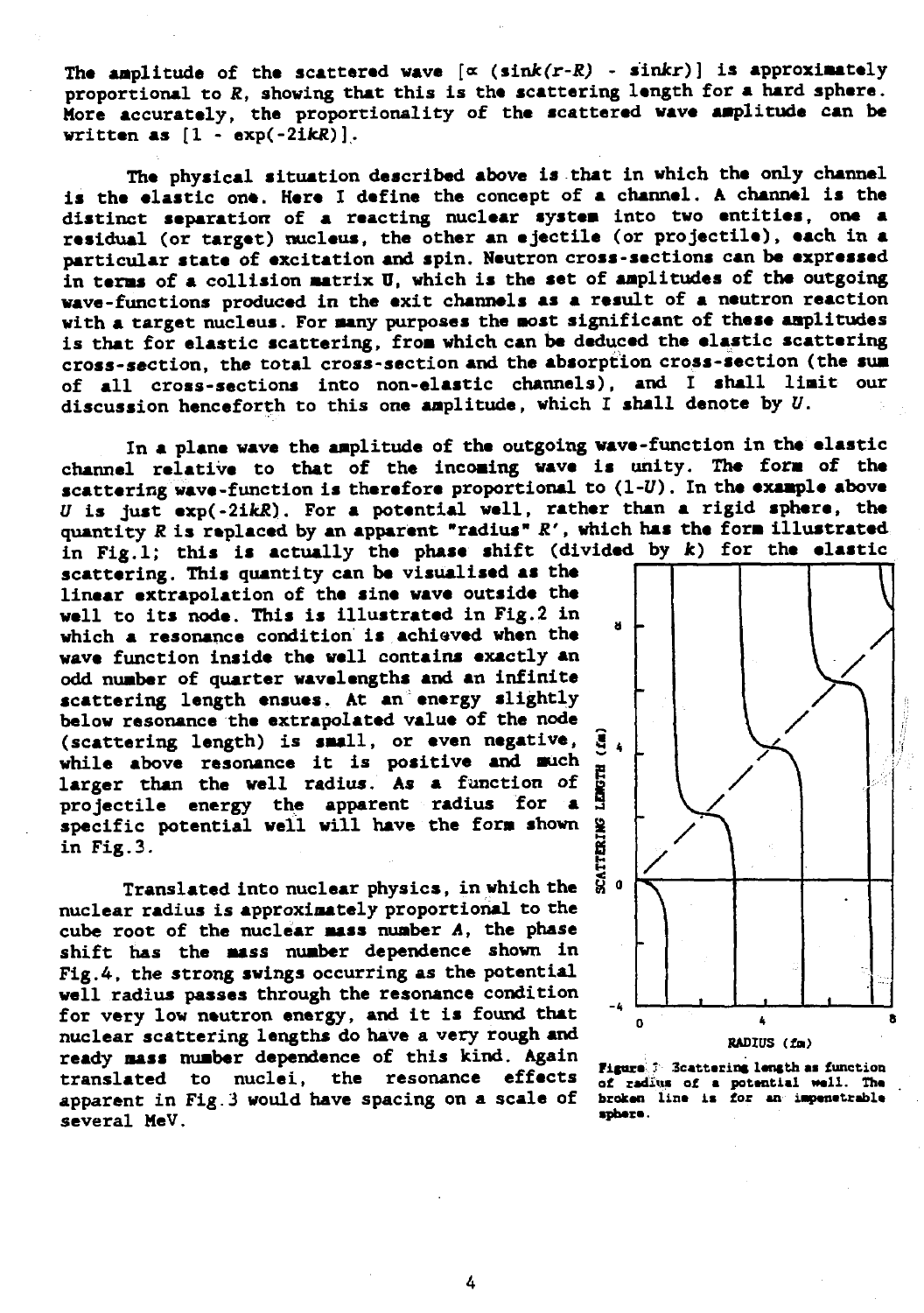









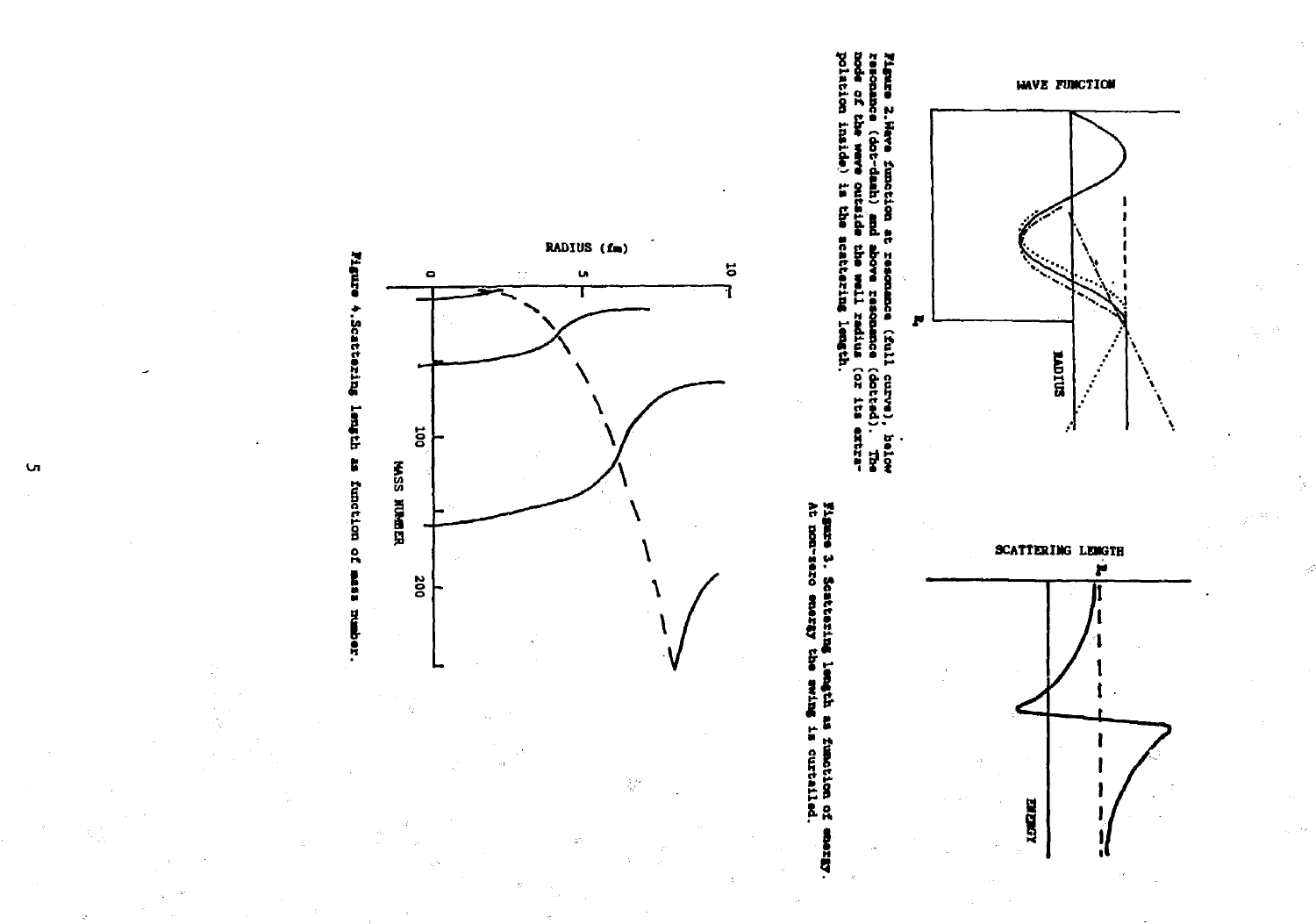**Real nuclei are much more complex in their reactions with particles than can be represented by a simple potential well. The complexity is illustrated in Fig.5, which shows the energy levels of the compound nucleus formed by adding a neutron to a target nucleus. The binding energy of a neutron in the compound nucleus is several MeV. At this excitation energy, reached by adding a very slow neutron to the target, the level spacing is several tens of keV for very light**

**nuclides, a few keV for medium mass nuclides, and a few eV or less for very heavy nuclides. It is these levels close to zero neutron energy, the resonances and the weakly bound states, that have a major influence on the scattering length. The reason why there is stillan apparent potential well effect in the overall pattern of scattering lengths is that the compound nucleus levels retain some 'memory' of the potential resonances, which then exerts a long range influence on the zero energy properties of the scattering.**



Figure 5. Nuclear snergy levels of compound system. Inset shows enlargement near neutron binding energy with resulting cross-section.

**is For s-wave neutron interaction, the detailed form of the scattered wave**

$$
\Psi^{\text{scat}} = \frac{i/\pi}{kr/v} \sum_{s=\lfloor j-1/2 \rfloor}^{j+1/2} [1 - U_s] \exp(ikr) \zeta_s Y_{\text{so}}(\vartheta, \varphi) \tag{5}
$$

**Here I have introduced the concept of the channel spin s, the total spin formed from the neutron spin**  $\sigma$ ( $\neq$ <sup>*h*</sup>)</sub> and the spin of the target funcleus *j*; the normalised channel spin wave-function thus formed is denoted by  $\zeta$ . When this is compared **with the usual form for the elastic scattering wave-function**

$$
\mathbf{F}^{\text{scat}} = \sum_{i=1}^{j+1/2} f_i \exp(ikr) \zeta_i / r \tag{6}
$$

**the relation**

$$
f_{s} = i(1 - U_{s})/2k
$$
 (7)

**is obtained.**

**The usefulness of this expression lies in the fact that a full formal understanding of the collision matrix element can be obtained from the R-matrix nuclear reaction theory of Uigner and Eisenbud' (see also Lane and Thomas'). For thermal neutron reactions with nearly all nuclides except the actinides, elastic scattering is accompanied by radiative capture and alpha-emission channels with partial widths that are very small compared with the resonance spacing. For such**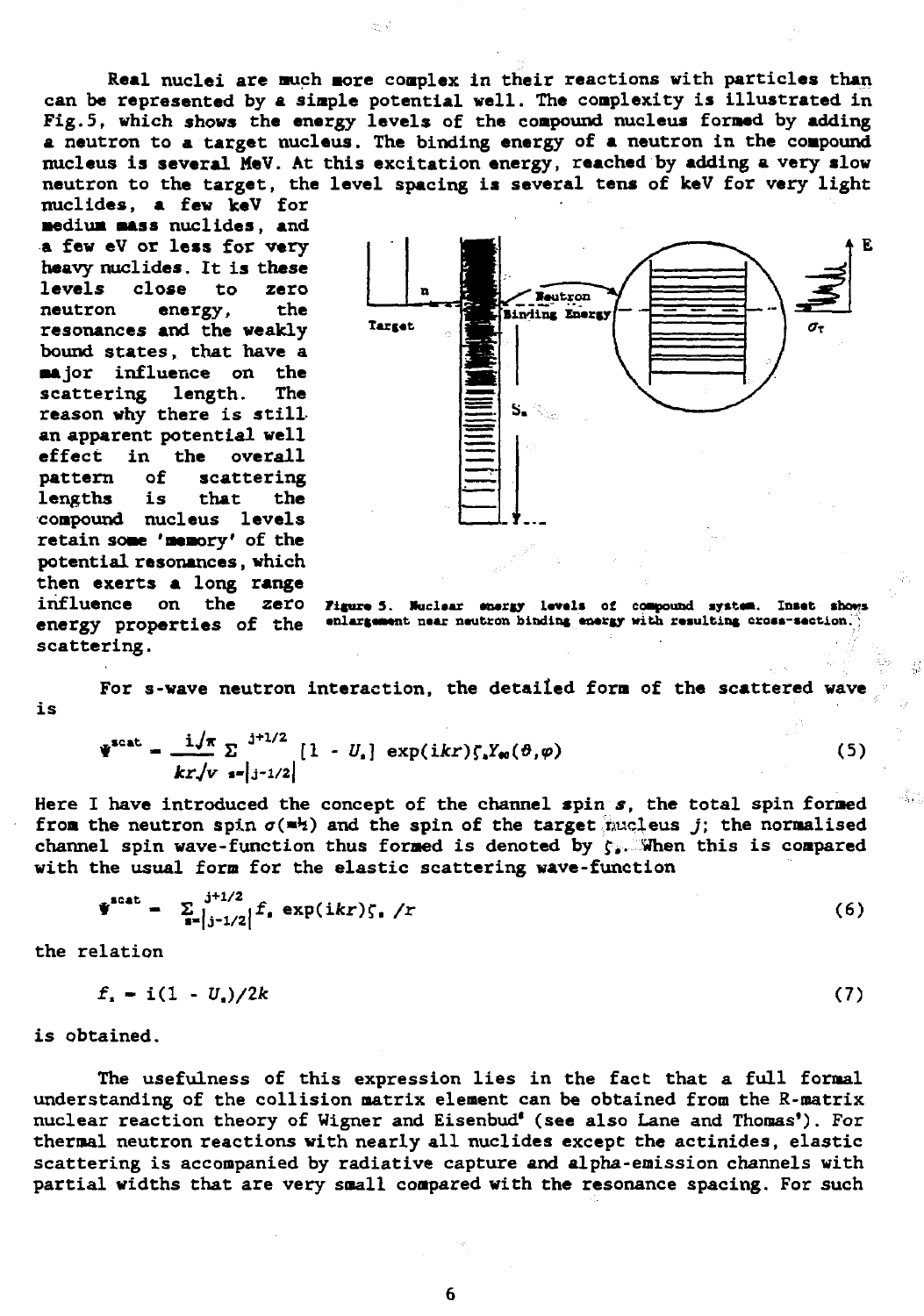**reactions an excellent approximation that can be derived from the full theoryis the reduced R-matrix formulation. In this, the collision function for elastic scattering can be expressed as**

$$
U = e^{-2ika}[1 - ika\mathbf{R}]^{-1}[1 + ika\mathbf{R}]
$$
 (8)

**where the quantity a. is a channel radius (which is usually chosen to equal either the potential well radius of the nucleus or the potential scattering length R'). The reduced R-function for this one-channel case is**

$$
\mathbf{x} = \Sigma_{\lambda} \frac{\gamma_{\lambda(n)}^2}{E_{\lambda} - E - i\Gamma_{\lambda(n)}/2}
$$
 (9)

Here, the  $E_\lambda$  are the formal nuclear energy levels of the (compound) system, with reduced neutron width amplitude  $\gamma_{\lambda_{(n)}}$  and absorption width  $\Gamma_{\lambda_{(n)}}$  which is the sum of partial widths of all reaction widths of the compound nucleus level  $\lambda$ . The **functions U and X are implicitly labelled by the channel spin s, as are the nuclear levels X.**

**If the nucleus can be represented by a simple potential well, the levels X are just those causing the fluctuations R' apparent in Fig.3 (or 2). If there are no compound nucleus levels (resonances) with E\ close to E, the effect of these potential well levels can be incorporated into the effective channel radius a, which then equals the potential scattering length R'. The quantity kaX is then** negligible, and since ka<1 for low neutron energy, the scattering amplitude f **is approximately equal to -a, which is the common usage for most neutron scattering work. If compound nucleus levels are significant but distant, so that X is effectively real and hardly changes over the energy range of interest, the** relation is  $f \approx -a(1-\pi)$ .

**These relations are for a single channel spin. In general a and X will vary for different isotopes and channel spins. For the general case of a multi-isotope element with non-zero-spin isotopes, the coherent scattering length (for free nuclei) has the well-known form**

$$
a_{\text{coh},\text{el}} = -\Sigma_{\text{i}} w_{\text{i}} \ \Sigma_{\text{i}} g_{\text{i},\text{i}} f_{\text{i},\text{i}} \tag{10}
$$

**where**  $w_i$  is the fractional abundance of the isotope *i* in the element and  $g_{i,j}$  is the spin-weight factor  $(2s + 1)/[2(2j + 1)]$  for channel spin *s*. The total **scattering cross-section is**

$$
\sigma_{se} = (\pi/k^2) \Sigma_{t,s} w_i g_{t,s} |1 - U_{t,s}|^2
$$
 (11)

**the absorption cross-section is**

$$
\sigma_{\mathbf{a}} = (\pi/k^2) \Sigma_{t,\mathbf{a}} w_i g_{t,\mathbf{a}} (1 - |U_{t,\mathbf{a}}|^2)
$$
 (12)

**and the total cross-section is**

$$
\sigma_{\tau} = 2(\pi/k^2) \Sigma_{t,s} w_t g_{t,s}(1 - \text{Re}U_{t,s})
$$
\n(13)

**For many of the heavy nuclides, a single resonance level dominates the energy variation of the collision function for given channel spin. I give here**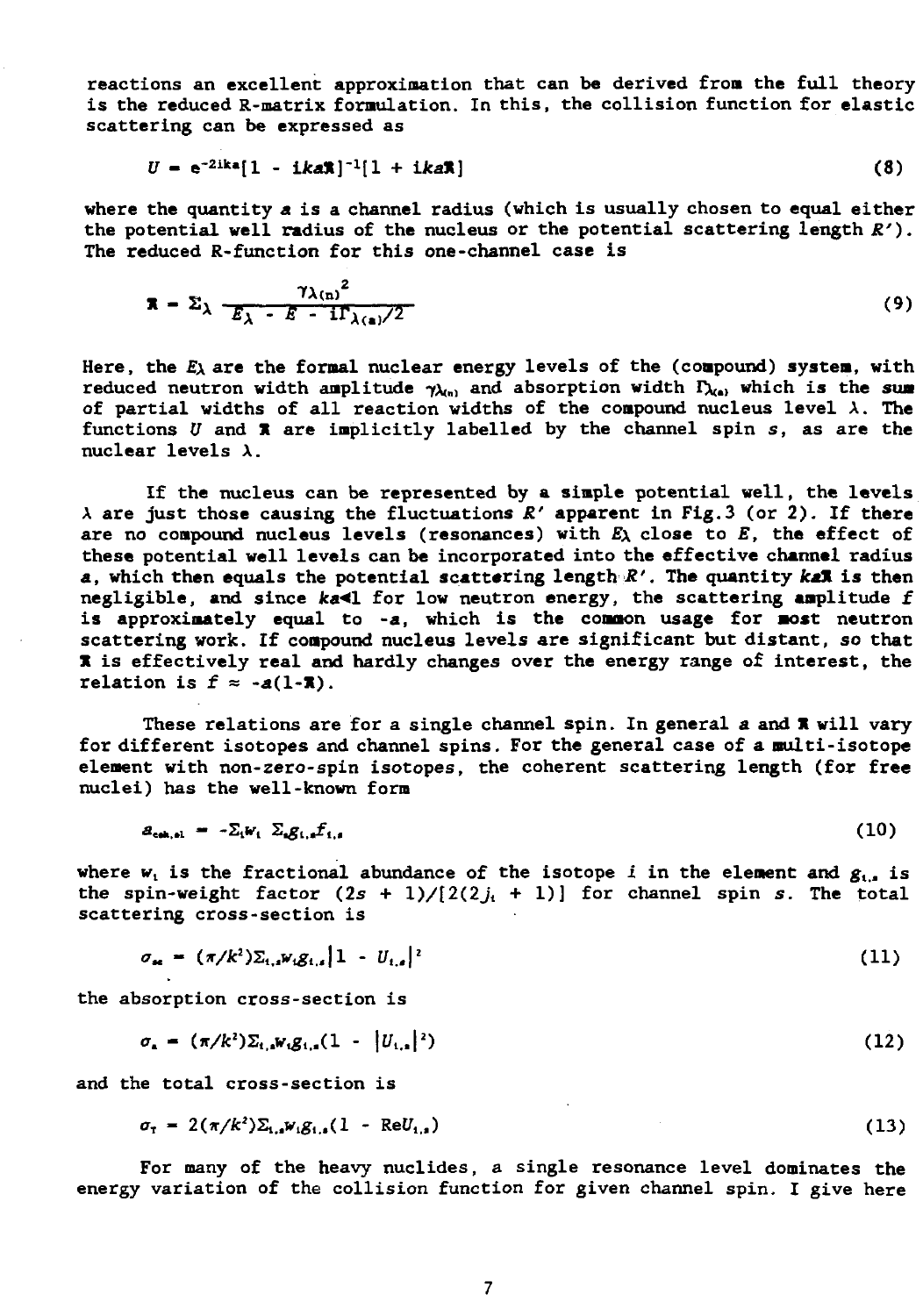**the single level approximation for the scattering amplitude, with an important extension to include the milder energy dependent effects from more distant resonance terms. This is obtained from eqs.7,8,9. The expression for the** scattering amplitude  $f_{i,j}$ , to second order in  $a$ ,

$$
f = -[a(1-R_{ex})] + 2ka^2S_{ex}(1-R_{ex}) + \frac{a\gamma_{\lambda(n)}^2[(E_{\lambda}+\Delta_{\lambda}-E) + ka\Gamma_{\lambda}(1-R_{ex})]}{(E_{\lambda}+\Delta_{\lambda}-E)^2 + \Gamma_{\lambda}^2/4}
$$
  
+
$$
+i\left\{[aS_{ex} + ka^2(1-R_{ex})^2 - ka^2S_{ex}^2] + \frac{a\gamma_{\lambda(n)}^2[\Gamma_{\lambda}/2 + 2ka(E_{\lambda}+\Delta_{\lambda}-E)(1-R_{ex})]}{(E_{\lambda}+\Delta_{\lambda}-E)^2 + \Gamma_{\lambda}^2/4}\right\}
$$
(14)

**the labels i,s being implicit. Here, the quantities R^, Sm are measures of the real and imaginary contributions of other levels; when these are some distance** from the level  $\lambda$  the distant level quantities can be described as simple **polynomials:**

$$
R_{\rm ex} = A_{\rm r} + B_{\rm r}(E - E_{\rm e}) + C_{\rm r}(E - E_{\rm e})^2 + \ldots \qquad (15)
$$

$$
S_m = A_1 + B_1(E - E_0) + C_1(E - E_0)^2 + \dots \qquad (16)
$$

**where £0 is some approximately central point in the energy range of interest.** The width  $\Gamma_\lambda$  is the total resonance width of the most significant resonance  $\lambda$ ; it is the sum of a neutron width  $\Gamma_{\lambda(s)}$  (-  $2k\pi\gamma_{\lambda(s)}^2$ , to second order in ke and distant level quantities) and the absorption width  $\Gamma_{\lambda(s)}$ . The quantity  $\Delta\lambda$  is a. **level shift that can usually be neglected at the very low neutron energies considered in this paper.**

**The generalised single level formula of eq.14 can be used to analyze crosssection and scattering length data by least square fitting to obtain an assessment of the coherent scattering length data from neutron energy close to zero up to approximately 0.5 eV. An alternative way of treating the potential well effects of Figs.1-3 is to incorporate their long-range effects empirically in the constant A, of eq.ll, and to use the convential nuclear potential radius as the channel radius a:**

$$
a = 1.16A^{1/3} + 0.6 \text{ fm.}
$$
 (17)

**The pivot energy Eo is also chosen in advance. With these constraints the** parameters  $E_\lambda$ ,  $\gamma_{\lambda}$ ,<sup>2</sup>,  $\Gamma_{\lambda}$ ,,  $A_r$ ,  $B_r$ ,...,  $A_t$ ,  $B_t$ ,... for each isotope and channel spin **are then determined from the data. The free atom nuclear coherent scattering lengths can then be determined from eqs. 10 and 6. Because there is generally very much more detailed cross-section data available on a given nuclide than data on scattering lengths, it is possible to learn a great deal about the latter by this procedure.**

#### **3. Examples of deduced scattering lengths**

**The main example that I shall use to demonstrate the possibility of extraction of the energy dependent, complex scattering length from cross-section data is the case of samarium and its isotopes, also discussed in the introduction and Table 1.**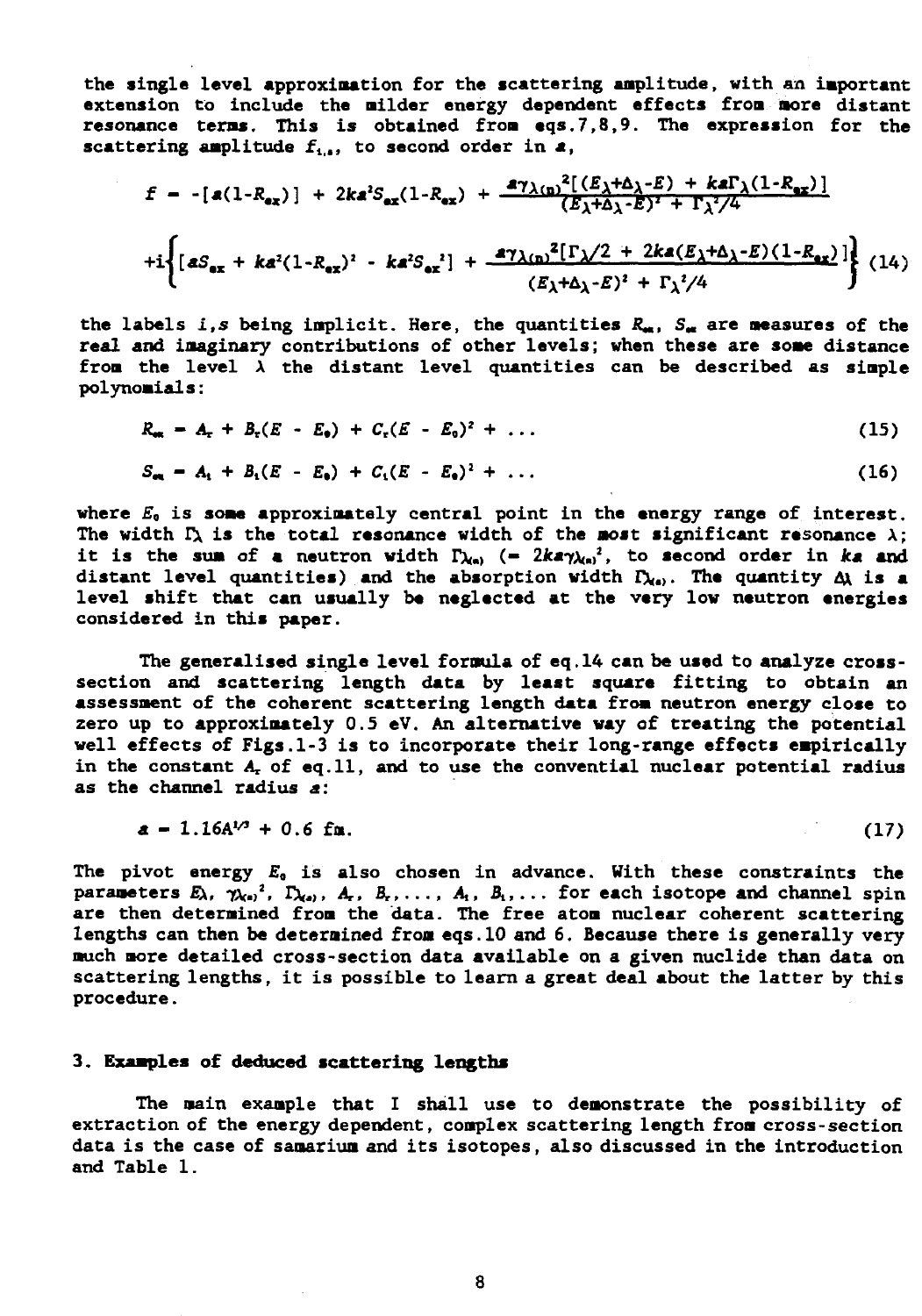**a function of energy'across the resonance has been measured<sup>13</sup>. The refitting of all these data gives a set of resonance parameters rather close to those found in the literature together with parameters for the slowly varying contribution of the other levels. From these, the coherent scattering length behaviour of <sup>u</sup>'Sm is calculated; it is shown as the broken curve in Fig.7.**

**The data points shown in Fig.7 have not been used in the fitting. They are measurements of the real part** of the neutron scattering<br>length of <sup>149</sup>Sm, made by **length of nade** by **interferometry techniques', and are not generally found in compilations. It is clear that the broken curve represents the data rather well but not optimally so. A refit of the collision function parameters to include these data leads to the calculated full curve, which is obviously better, but not drastically so. It is clear that it is possible to calculate the energy dependence of coherent scattering lengths quite reliably from cross-section data of this quality.**

**If we now use the deduced parameters of the collision function of with** the **measured long wave-length coherent scattering lengths of 1M' l54Sm and the natural element we can determine the energy dependent scattering length of natural Sm and the abundanceweighted average of all the**

**The total cross-section of natural samarium<sup>10</sup> is shown in Fig.6. The strong resonance at approximately 0.1 eV is known (from measurements on separated isotopes) to belong to the target <sup>u</sup>'Sm (present at 13.9Z in the natural element), and the spin 5 of this resonance has been ascertained by polarised neutron and target techniques**<sup>11</sup> to be  $s - 4$  ( the target spin  $j - 7/2$ ). The resonance **parameters have been rather well determined<sup>12</sup>. The scattering cross-section as**



Figure 8. The neutron total cross-section of matural samarium.



**Figur> ? RM1 pMt of** Figure 7. Real part of the coherent scattering length of <sup>146</sup>Sm. **curv«\* and data »r« .xpUin.d in th« t«ct.**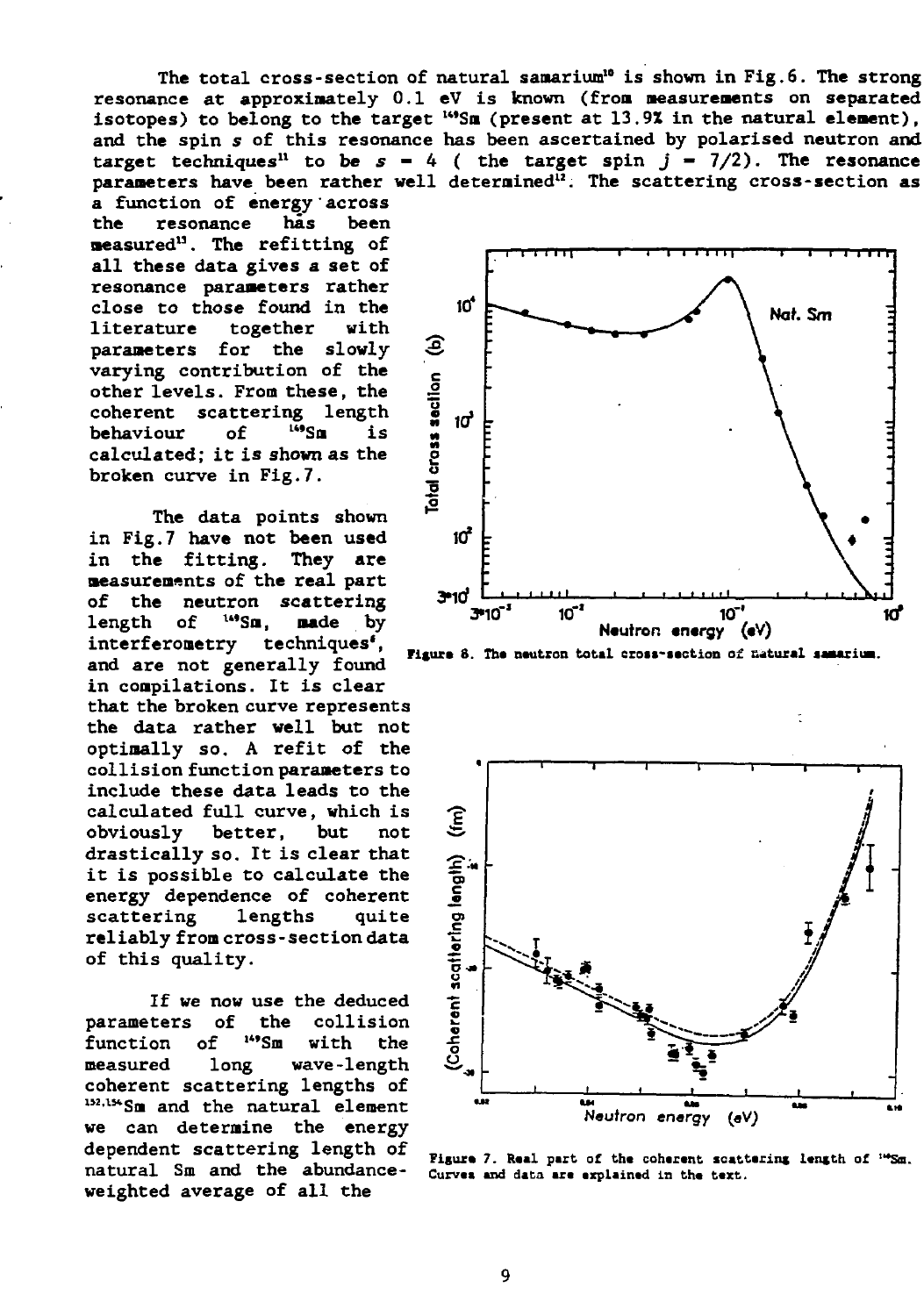isotopes except 149, 152, and 154. The coherent scattering length of the natural element is shown as the full curve of Fig.8. This can be compared with some energy dependent measurements<sup>2</sup> which have not been used in the fitting procedure. It is clear that the agreement is very good, again giving us confidence in our procedure.

The analysis does not give us confidence in the overall set of numbers in Table 1, however. The weighted average of the scattering lengths of the isotopes for which measurements do not seem to be available is determined in our fitting as 8.5 fm. The value computed from the entries of Table 1 is 19 fa. The discrepancy is wide, and a large part of it comes from the extraordinarily high value given in ref .5 for "\*Sm. If this were really so large, it would have to be due to a very strong bound level in the  $44$ Sm + n system, and no evidence in the form of a very high total scattering or capture cross-section is available to support this hypothesis.

Phil Seeger and I have carried out analysis of this kind on the available cross-section data of all the elements of the rare earth series that have obvious resonance effects<sup>14</sup>. In general we have taken our analysis and computation of coherent scattering lengths up to 0.5 eV (wavelength  $0.41 \text{ Å}$ ). The calculated, and recommended, energy dependence for all the isotopes and some natural elements that display resonance behaviour is shown in Fig.9. We plan to make a similar systematic study of other nuclides at a later date.

#### 4. **Some** effects of resonance behaviour in scattering lengths.

#### 4.1. Small angle scattering and total reflection

The striking features of the coherent scattering lengths in the examples shown in Fig.9 are of course the large imaginary component and the very large real component above the resonance energy. The former gives rise to strong absorption; this severely limits the penetration depth of neutrons, but also gives a phase variation that can yield additional information from scattering measurements.

 $115$ In has a strong resonance at  $1.46$  eV. From the resonance parameters the scattering length can be calculated. Its energy behaviour above 1 eV is shown in Fig.10. Experiments have been carried out to detect the anomalous total scattering caused by this". The calculated scattering from a plane surface of indium at various neutron energies is shown in Fig.11. There is a striking variation in the angle of quasi-critical-scattering with a maximum reached at about 1.6 eV, and this is greater than at any energy above 0.1 eV

Resonance critical scattering is probably observable at energies well above 1 eV for several materials. An example is shown for <sup>132</sup>Sm, which has a particularly strong resonance at 8 eV, in Fig.12.

An interesting example of the possible application of resonance scattering is being explored by Hjelm, Seeger and Thiagaryan". They have suggested the use of the strong contrast provided by the large change in coherent scattering length over a small range of neutron energy (e.g. 63 fm from 0.07 eV to 0.11 eV in  $^{105}$ m) to locate the position of the metallic atom in large metallo-organic molecules, using small angle scattering diffractometers on white neutron pulsed sources.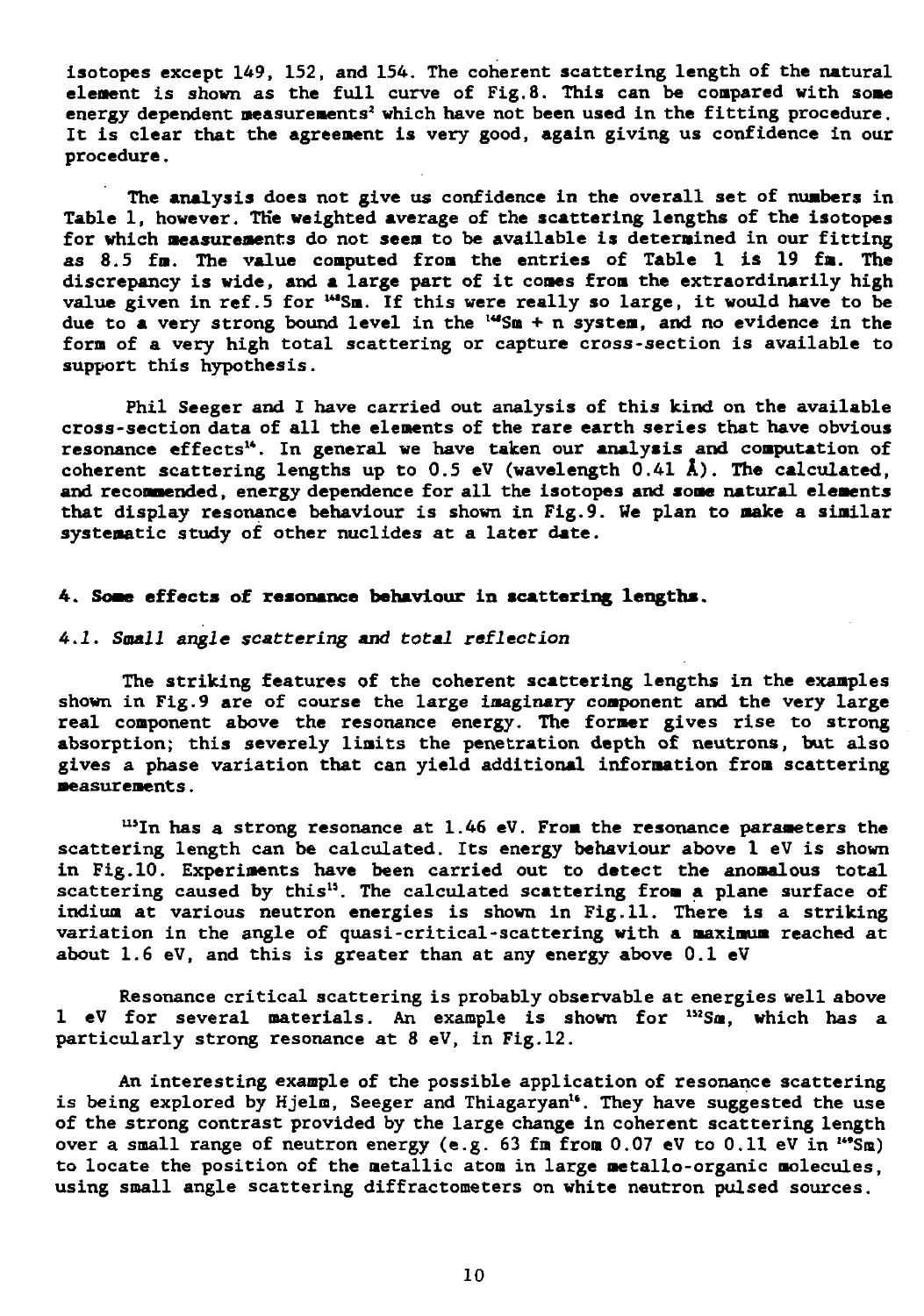## **4.2. Bragg reflection**

**Despite the strong absorption, strong Bragg reflections can be obtained at neutron energies close to -resonance. One of the strongest resonances known at low energies is found in the cross-section of "°Pu at 1.04 eV. A calculated Bragg reflection from a single crystal of PuO2 is shown in Fig. 13. This is the [12,4,0] reflection at the energy 1.04 eV. It is calculated for a crystal thickness of** by using the Darwin **multiple scattering formalism originally developed for X-ray diffraction. The angleintegrated line strength over the energy range 0.9 eV to 1.2 eV is shown in Fig.14. For this thickness of crystal the reflection strength**



**Ficura S. Raal part of tha cobarant scattaring langth of natural Curvaa and data ara axplainad in**

**qualitatively follows the resonance scattering cross-section. For increasing crystal thickness the wings rise, the centre remaining almost constant owing to primary extinction and absorption, until for very great thickness there is little evidence of the resonance.**

**These general features suggest that resonance scattering could be used to explore the structure of surface layers of intermediate thickness, although not as low as a few mono-layers. It should also be remembered that, tor nuclides with odd numbers of protons, neutrons or both the resonance scattering is sensitive to the relative spin polarisation of the neutron beam and the target nucleus, and could therefore be useful in studies of magnetic materials at low temperatures.**

#### **4.3. Powder diffraction**

**Because of the strong absorption resonance scattering would not appear at first sight to be a useful effect in powder diffraction studies. Nevertheless, in refinement analyses of the Reitveld kind it is obviously important to include as well as possible the wave-length variation of the scattering length, and the changing ratio of the imaginary to real components offers the opportunity to gain some phase information.**

**Even relatively weak resonances complicate the analysis of a powder pattern. An example, due to Goldstone and Lawson", is shown in Fig.15; this is NpD2.«7, which, at room. temperature has a face-centred cubic cell, with the deuterium atoms occupying tetrahedral and octohedral sites in different proportions. The absorption dips in the overall scattering (coherent and incoherent) due to the resonances at 0.49 eV and 1.32 eV are very strong. Greater detail for the resonance region is shown in Fig.16. In this some evidence of diffraction lines is to be found in the resonance minimum. Indeed, these, as well as the lines above the resonance (in energy), may be surprisingly strong relative to the lines at longer wavelengths below the resonance.**

**A preliminary analysis indicates that the relative magnitude of these groups of lines certainly cannot be explained on the assumption of a constant**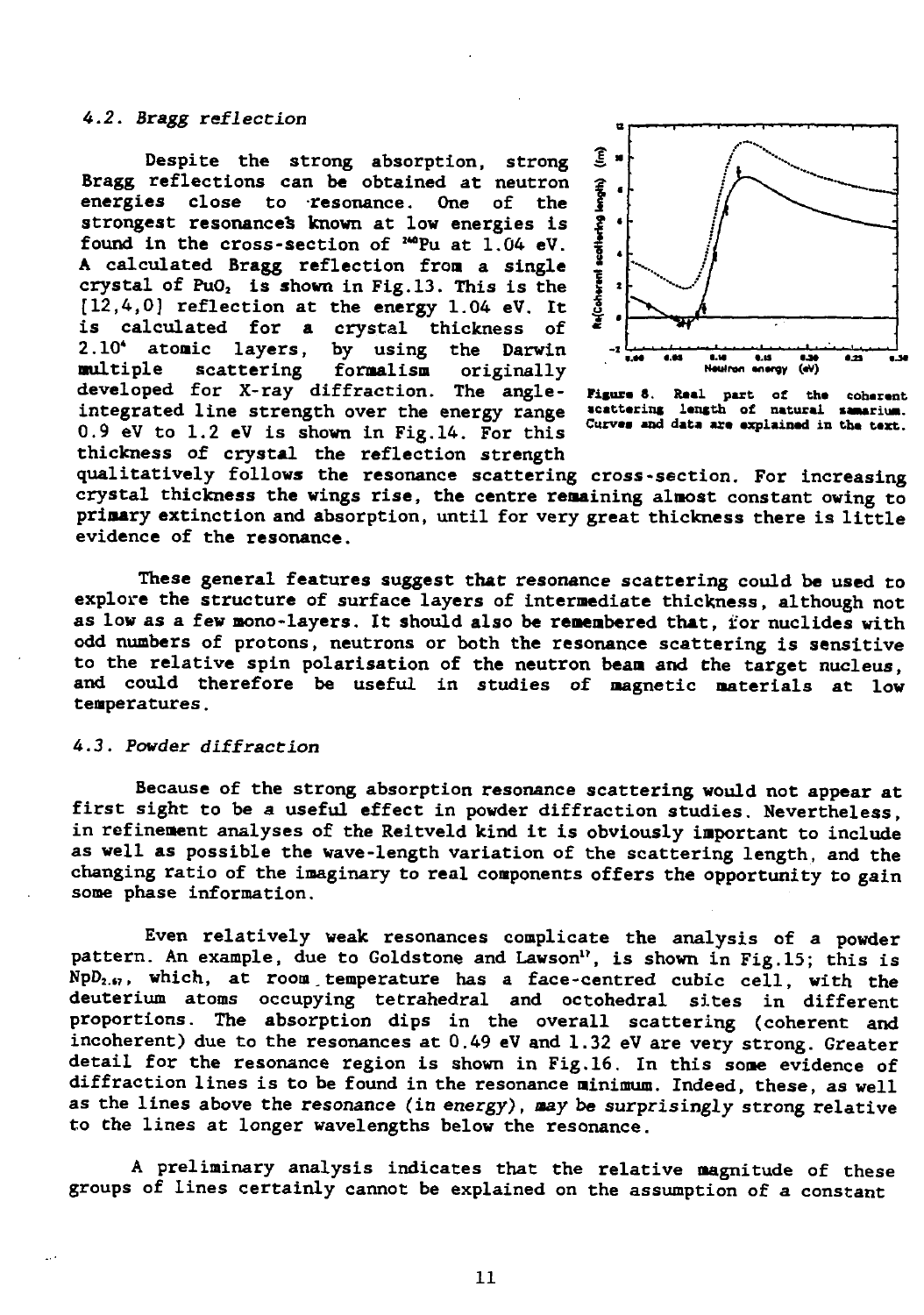

Figure 9. The coherent scattering lengths of the rare earth nuclides with resonance effects in the thermal and epithermal neutron energy region. The dash-dot curve is real, dot is imaginary, and full is the modulus.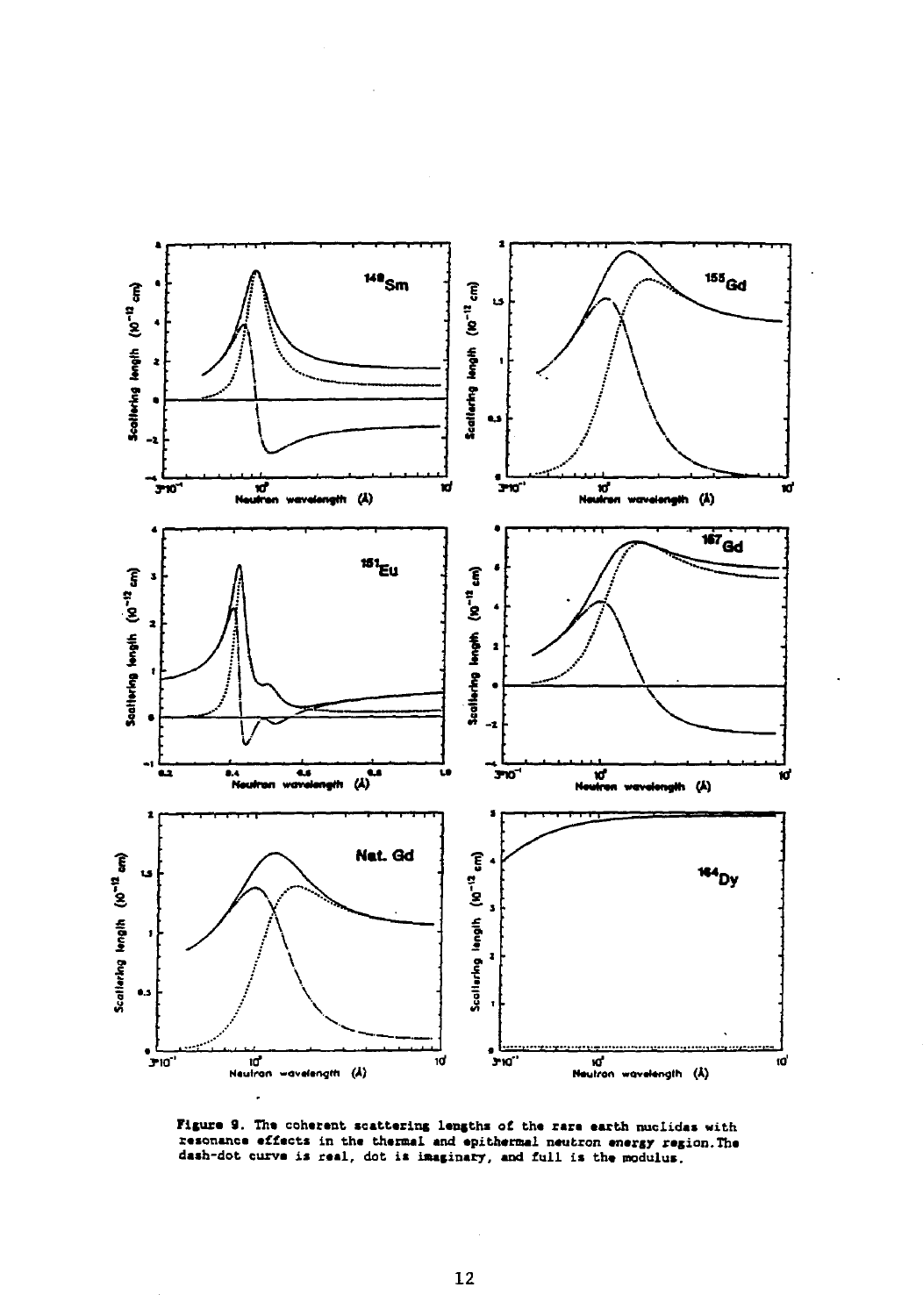

Figure 9. Continued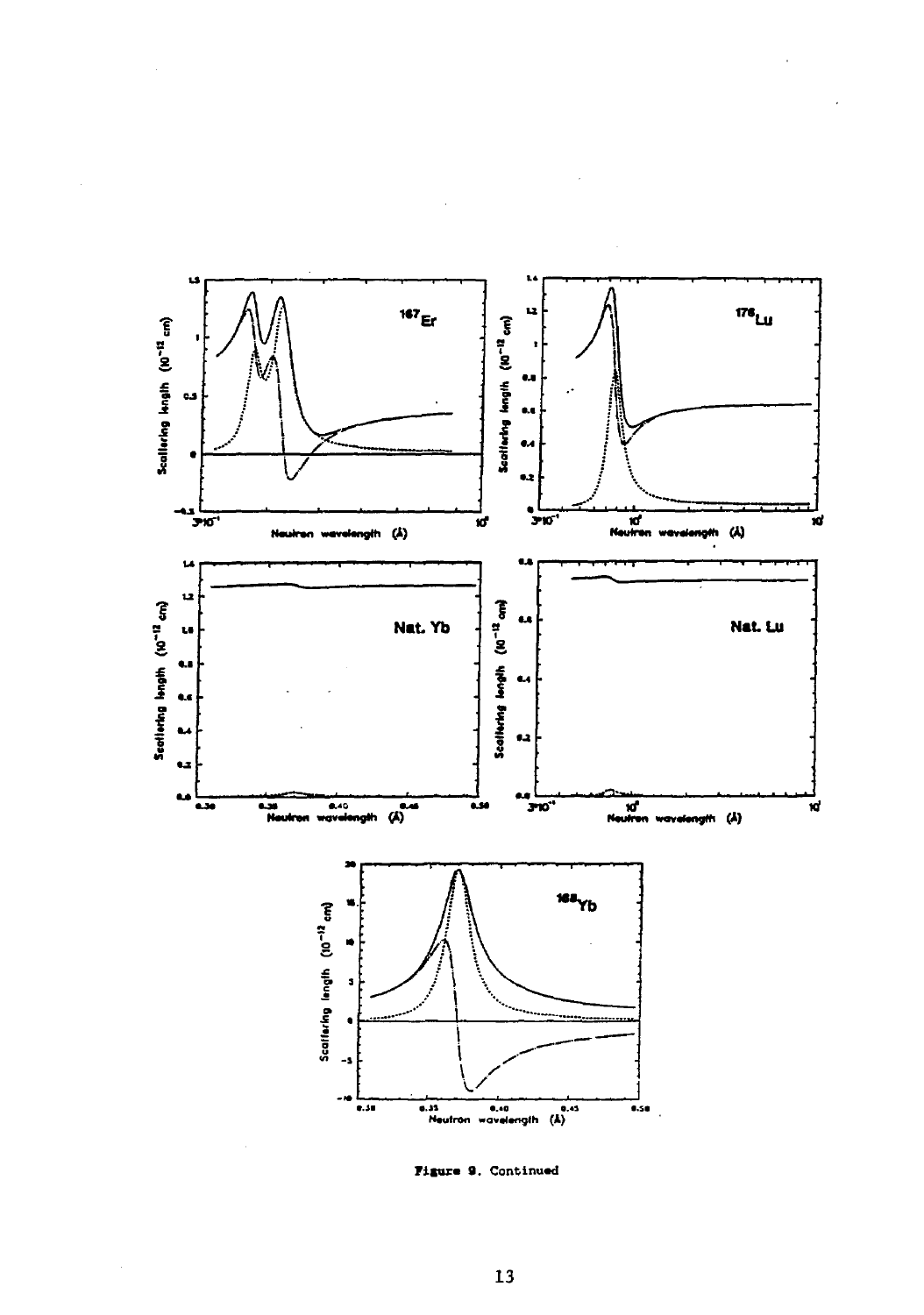





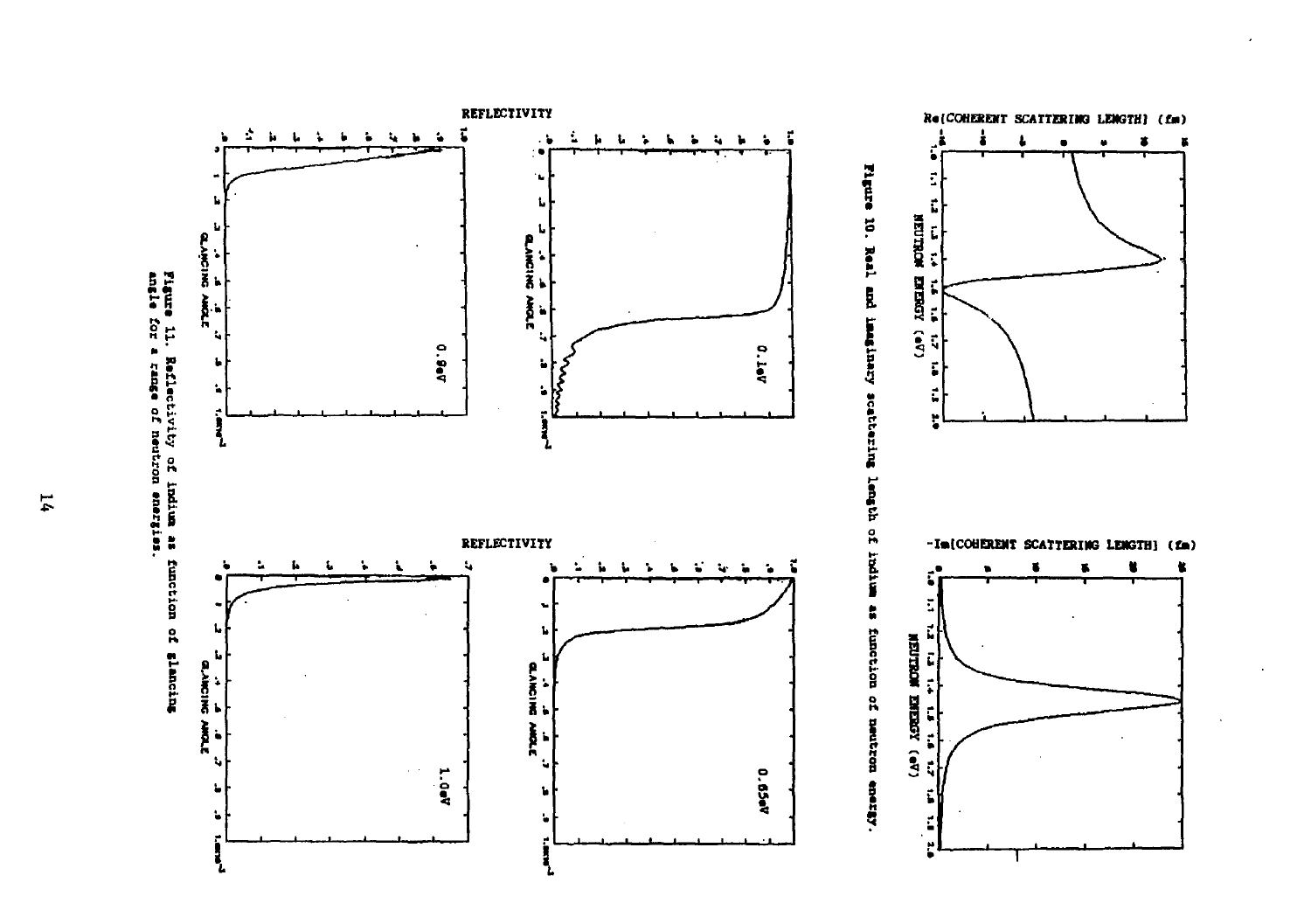

Figure 11. Continued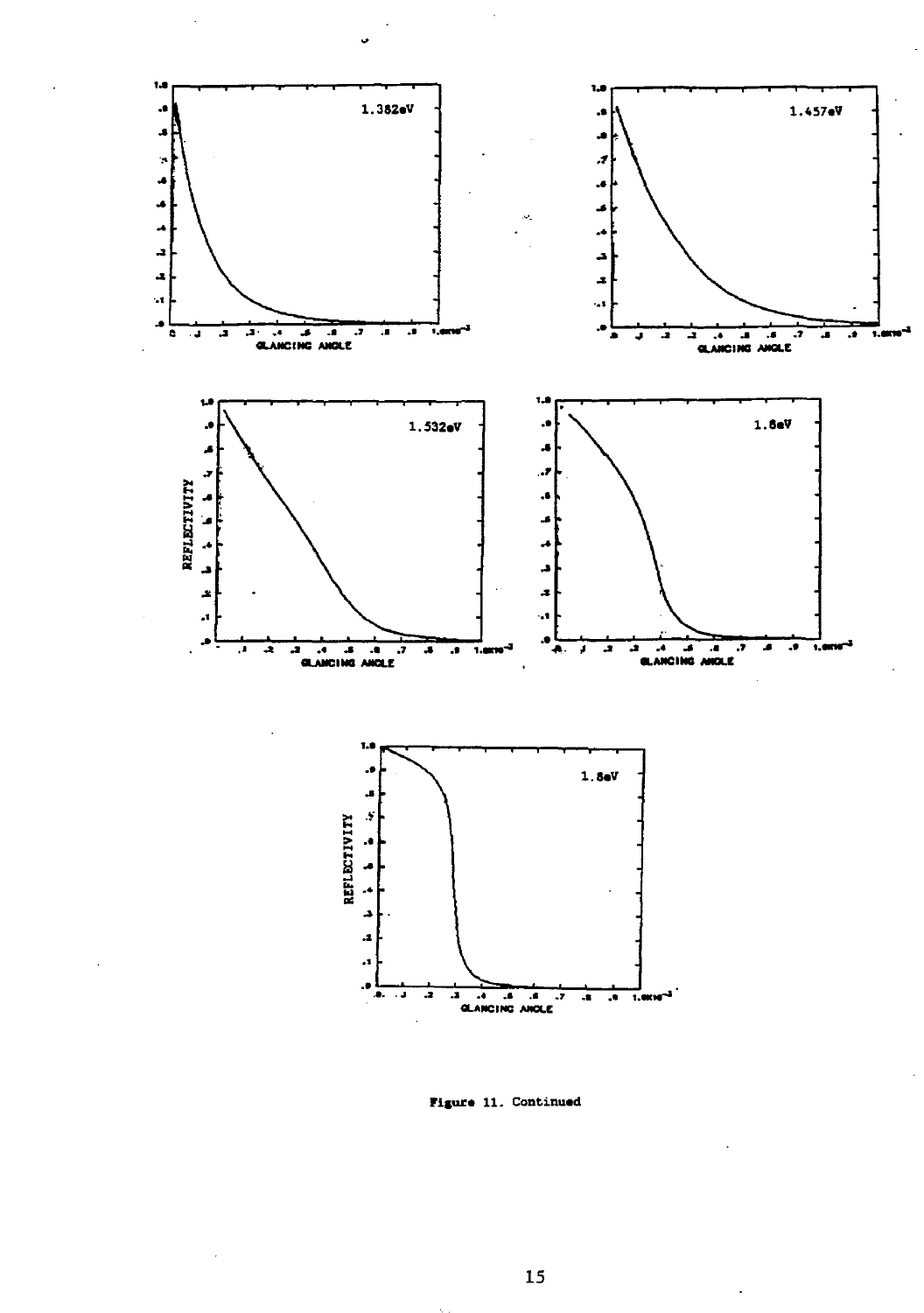

Figure 12. Critical reflection properties near the 8 eV<br>resonance of <sup>198</sup>Sm. Part (a) shows the real part of the<br>scattering length. Part (b) shows the neutron reflection<br>strength integrated from 0 to 0.1 mrad as function neutron energy.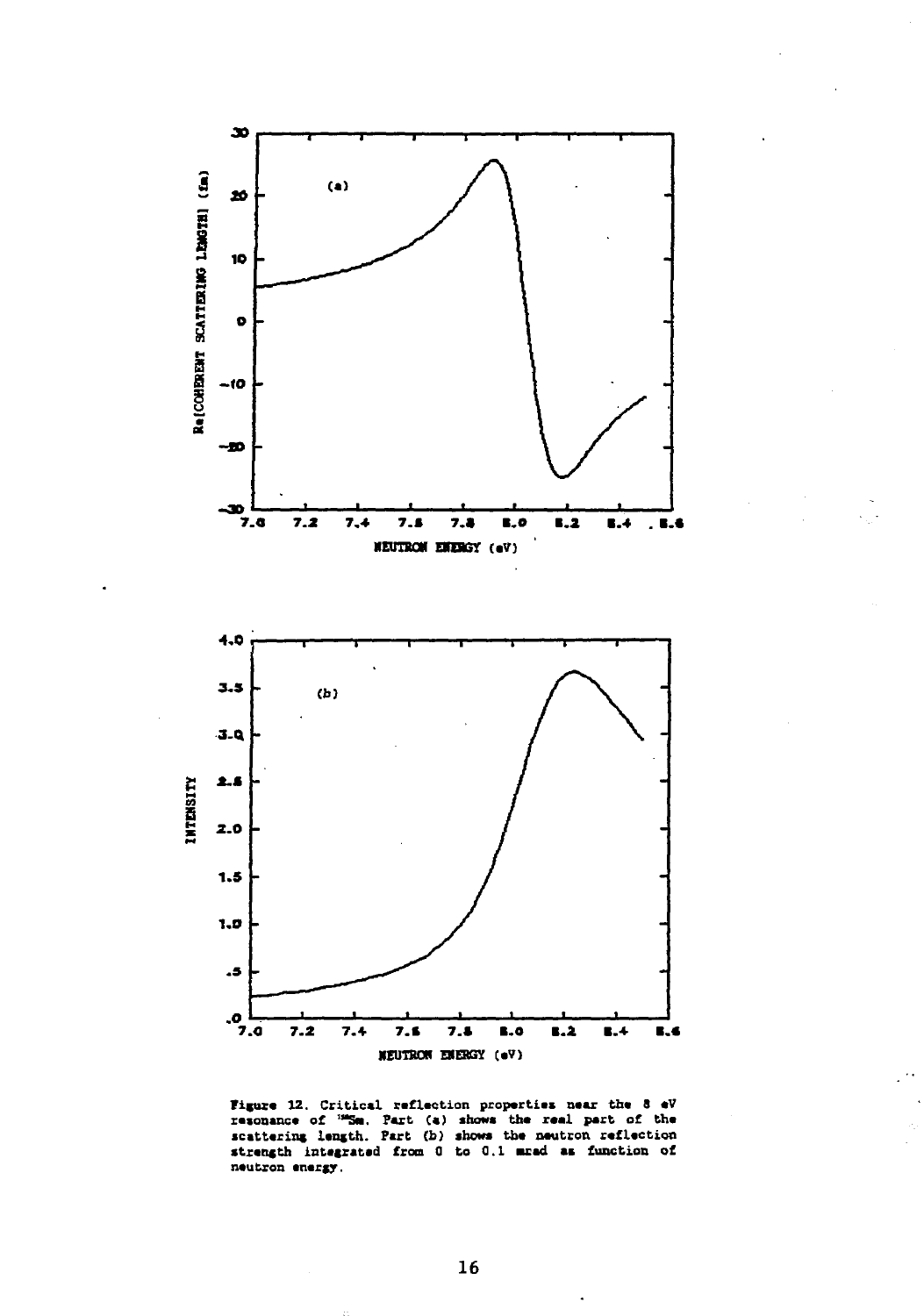

Figure 13. Detailed angular dependence of Bragg reflection line for "PuC, for neutrons of 1.068 eV.



Figure 14. Energy dependence of Bragg reflection strength for reflection from 10' atomic leyers as function of neutron energy near the 1.04 eV resonance of "Pu.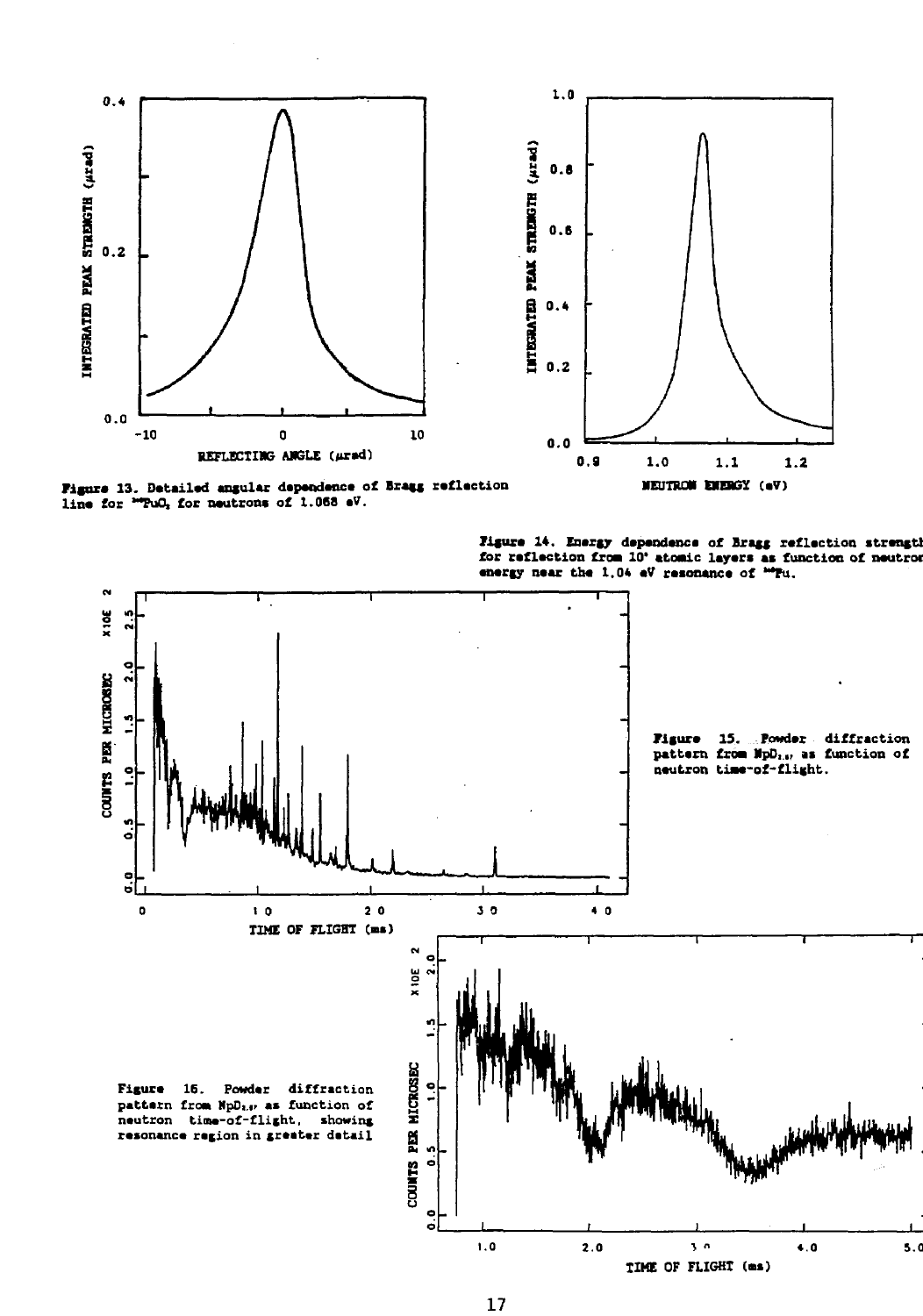

 $\mathbf{l}$ 





Figure 18. Diffraction line strengths for MpD<sub>ra</sub>, calculated<br>as function of neutron energy in the neutron energy. Line classes as in Fig. 17.